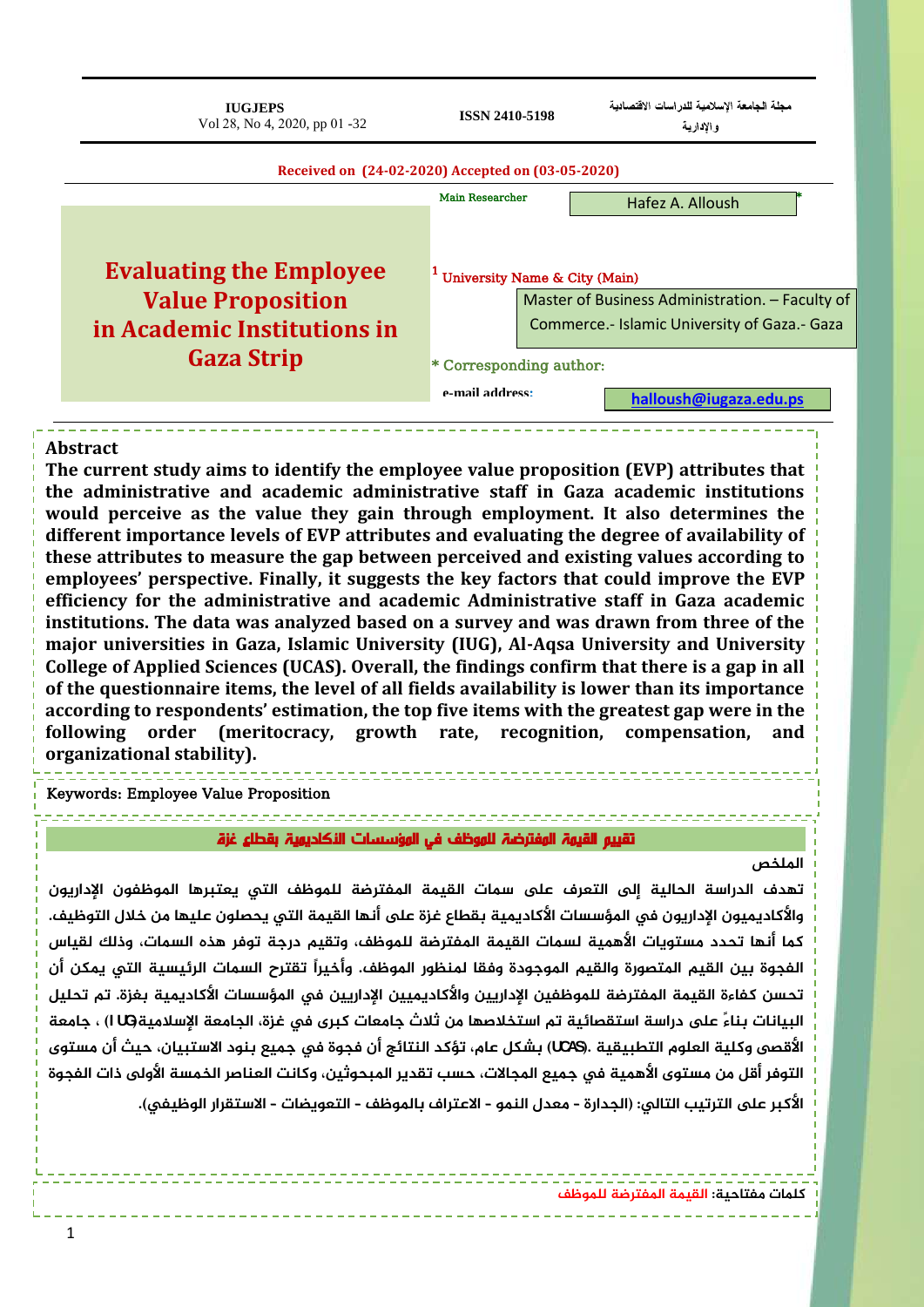### **Research Body:**

### **1. Introduction :**

The importance of human resources in universities is derived from the fact that the employees are the source of competitive advantage for these institutions compared to other sources. Therefore, universities are struggling in an ongoing war to acquire this resource.

However, getting these skilled human resources can best be achieved via polarization which means attracting human resources and encourage them to work for the university. However, polarization alone is not enough, since there is no benefit from attracting new talented human resources if the university cannot succeed in maintaining the existing resources of qualified personnel or the expected employees who will be polarized later. This should lead administration departments in universities to question about the reasons why the best talented employees search for jobs within our university. Moreover, what drives the current staff to stay in the work, the reasons go beyond the material privileges and benefits, and it is true that the financial incentives may attract some workers, but the physical factors in itself will not be the main reason for joining competent staff to the university.

Most business leaders believe the answer to these questions is increased compensation. However, the best organizations manage the non-compensation components of their employment value proposition (EVP) to solve these challenges [\(Corporate LeaderShip Council, 2015\)](#page-30-0).

Employee value proposition "EVP" enables the organization to Attract, Engage and Retain employees, Corporate Leadership Council defines EVP as the collection of characteristics that the labor market and employees perceive as the value they gain through employment in a role. [\(Corporate LeaderShip Council, 2015\)](#page-30-0)

Whereas, the Palestinian universities are among the most important higher education institutions operating in the Palestinian labor market, the management in these universities put human resources development as a top priority. They would realize the significance of a strong EVP strategy to increase organization's attractiveness in the labor market and maintain current talented employees.

#### **2. Literature Review**

## **2.1. Employee Value Proposition EVP:**

#### **2.1.1. Over View of EVP**

EVP as a concept it, is closely related and linked to manager branding, and it may be an imperative portion of it. The EVP refers to the offers to the employees that is promoted by the employer branding activities. [\(Browne, 2012, p. 30\)](#page-30-1). [Minchington \(2006\)](#page-31-0) refers to EVP as a collection of offers that the organization provides to the employee in exchange for his skills, participation, and capabilities that he can provide to the organization, it is an employee-centered approach that's adjusted to existing, coordinates workforce planning methodologies. [Hill and Tande \(2006\)](#page-30-2) refers to it as a statement about the reason for the superior of the overall practical experience in an organization to those in other organizations . The value proposition should specify the unique individual's policies, processes and programs that illustrate the organization's commitment to i.e., employee development, management improvement, progressing employee recognition, community service, etc.. It should list out the central reasons that individuals will select to commit themselves to an organization.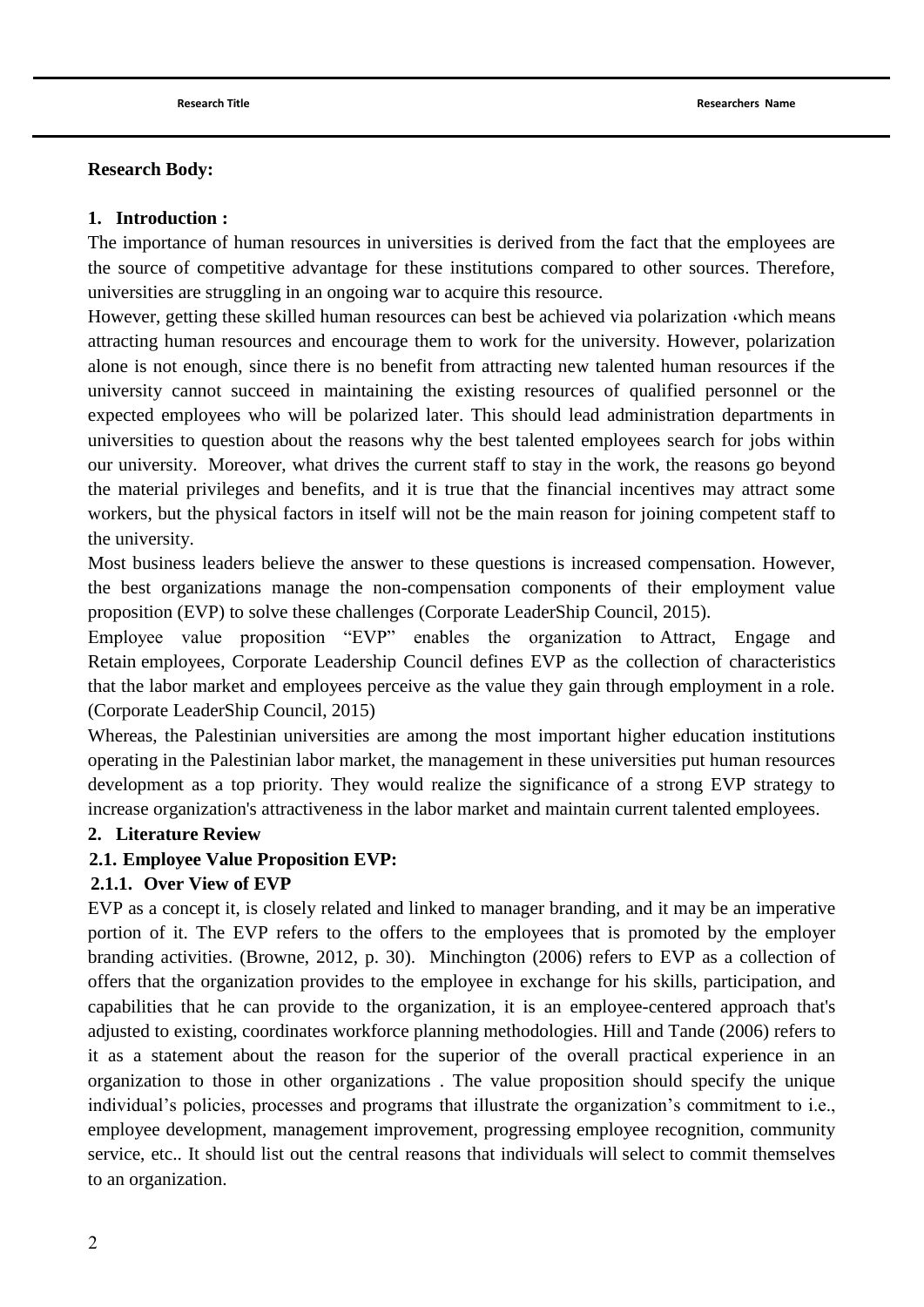[Watson Towers \(2010\)](#page-31-1) defines the EVP as the experience offered by the manager in exchange for the efficiency and performance of an employee. From worker point of view, employee"s relationship with the EVP determines the level of effort that the employee expects to exert to fulfill the organization's mission, vision, and values. From the manager point of view a strategically designed EVP motivates employees to achieve business success. [Browne \(2012\)](#page-30-1) Explanation to EVP is as the reply given to the representative on the questions: "what's in it for me?" and "what more can you offer?". The EVP is defined by [Dyhre and Parment \(2013\)](#page-30-3) and [Botha, Bussin, and de](#page-30-4)  Swardt (2011) as the overall work experience, the unique combination of financial and nonfinancial offers to the worker, in trade for the competence, the aptitudes and experiences the worker brings to the organization.

For the purposes of this research, the term "EVP" refer to the corporate executive board concept. Thus, EVP is a set of attributes that the labor market and employees perceive as the value they gain through employment in the organization. Corporate Executive Board explains what the EVP is all about. The attraction is the first aspect of the EVP. The attraction of skilled representatives expands and diversifies the candidate's pool that you have to choose from, and makes it a lot simpler to locate talent that suits a unique job. The attraction of an organization is measured by the attractiveness index. The other aspect of the EVP is about engagement, if the organization can provide her promise and the attributes that she identified, and have a strong attraction method, it will lead to the employee to be happy and a happy employee will always be committed employee [\(Corporate LeaderShip Council, 2006a, p. 7\)](#page-30-5).

### **2.1.2. Definitions of EVP Attributes**

To create a set of significant EVP characteristic, council crew looked into an assortment of sources to recognize potential EVP characteristics. These sources diversified and consisted of job announcements, press articles on the company's websites, advisory literature, and business and academic studies. More than 200 attributes were compiled in a core list, and assessed for similarity, uniqueness, and universality, resulting in a consolidated set of 38 features.

The ultimate set of 38 organizational features were classified into five main dimensions, as listed below:

- 1. The tangible rewards that the worker gets for his/her work, such as provident fund and compensation.
- 2. The opportunity which provided to the employee by the job or organization such as growth rate.
- 3. The nature and characteristics of the work, such as the extent to which the job responsibilities match the worker"s interests.
- 4. The organization"s characteristics, such as its commitment to professional ethics.
- 5. The characteristics of the people of the organization, such as senior leadership reputation.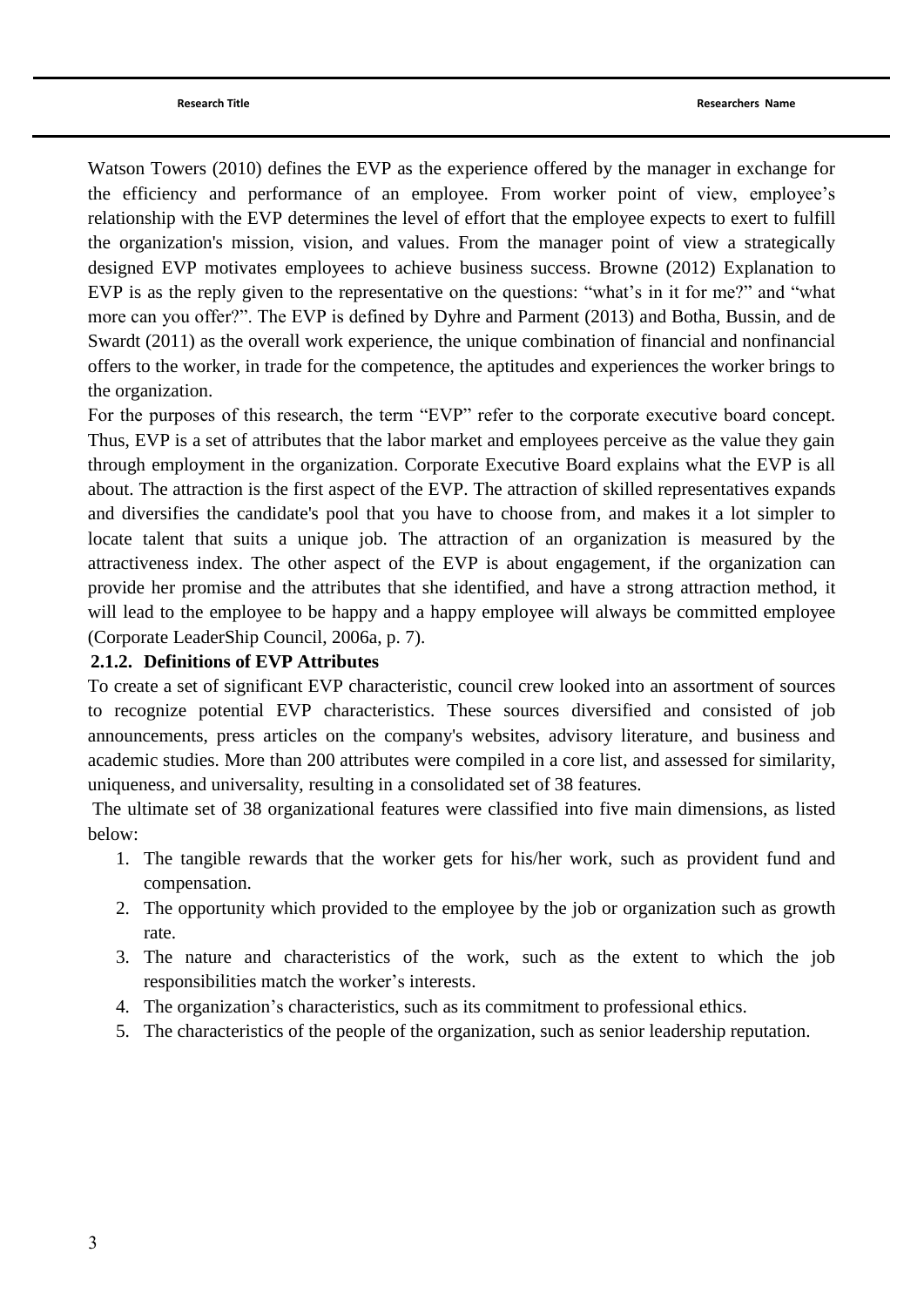# **2.1.3. The Relationship between EVP and Employee Attraction and Employee Commitment/Engagement .**

The EVP classified into five main dimensions as explained before. Figure 1 shows these dimensions and its relationship with both employee attraction and employee commitment.



**Figure 1 Employee Value Proposition Dimensions Source: Corporate Leadership Council Research, 2006**

Combining all the above dimensions will clarify the employee's attractiveness level. The more the organization is able to attract new candidates, the more it will increase the talent pool it can choose from. Organizations with managed attraction strategy will have the ability to recruit from both active and passive labor market. For approximately 40% of the talented labor market considered as an active candidates, so without attractively managed EVP organizations will miss out on the 60% inactive pool of skilled employees [\(Corporate LeaderShip Council, 2006b, p. 9\)](#page-30-6).

A solid EVP does not only deliver a strong attraction and depth of talent to choose from but moreover guarantees much higher levels of commitment to the organization. Higher levels of commitment will lead to expanded exertion, productivity and retention. The most important aspect of the EVP is the actual delivery of the EVP to new employees. 38% of new appointees display the highest level of commitment at day one. After one month of employment, there are less than one in ten employees who are firmly committed to the organization with poor EVP performance. You should get your EVP spot on, but more importantly you will have to be able to really convey on it to get commitment from your new employees [\(Corporate LeaderShip Council, 2006b, p. 11\)](#page-30-6).

## **2.1.4. The Impact of A Winning EVP:**

Companies that have a winning EVP have the most convincing answer to "why would a talented person want to work here?" A good EVP has a great effect on commitment and attraction of skilled employees in good and bad times [\(Chambers, Foulon, Handfield-Jones, Hankin, & Michaels, 1998\)](#page-30-7). The result of [Botha et al. \(2011\)](#page-30-4) The study showed that companies that achieved a significant EVP rate and metrics to measure results experienced a 20 percent lower turnover among their workers..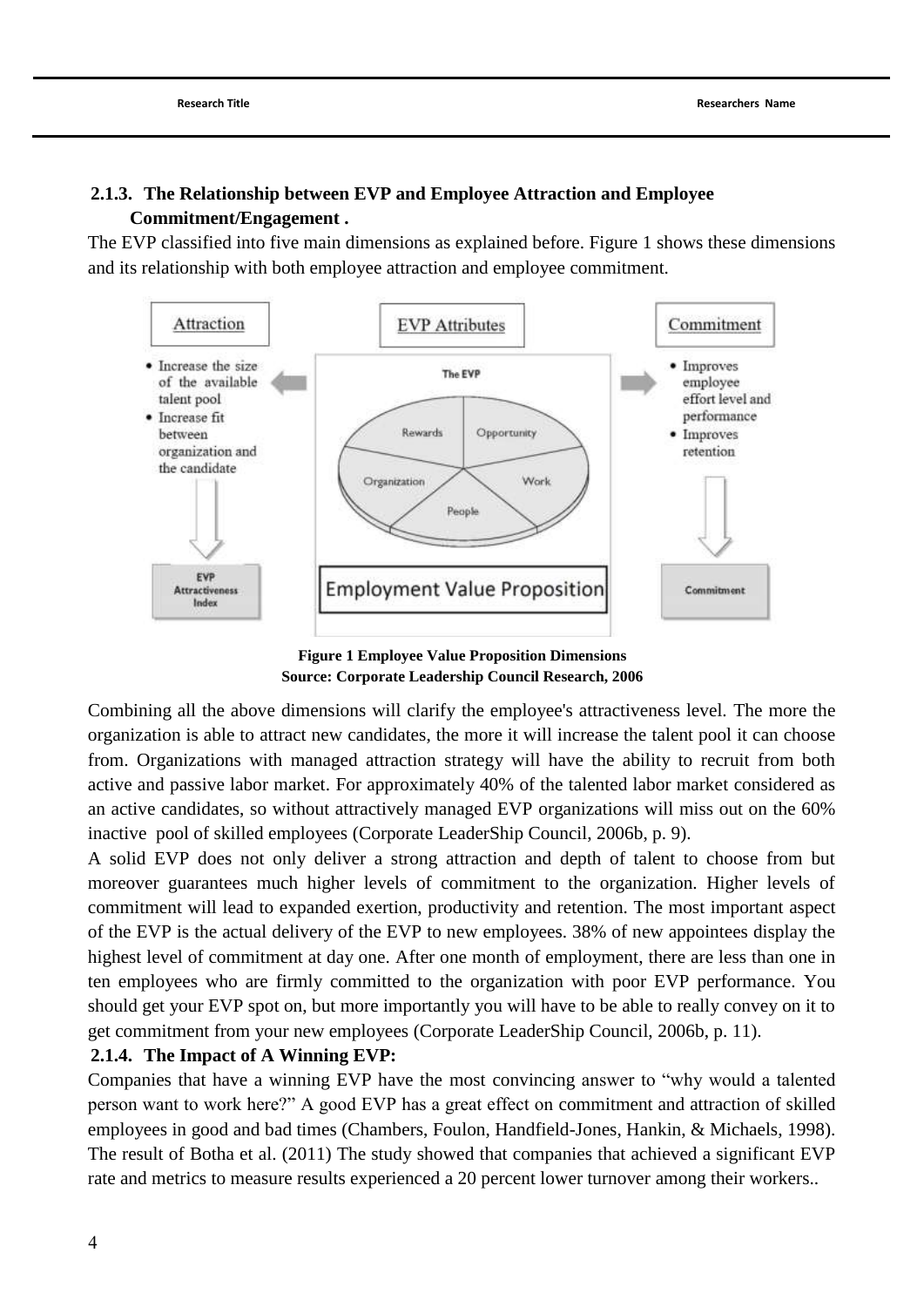According to the Corporate Leadership council a strong and successful EVP strategy comes with three primary benefits, which are boosted attractiveness, higher employee engagement and saving compensations.

Moreover, the value of strong EVP exceeds the cost and timesaving, it includes:

- 1. Helps to attract different labor markets and "hard-to-hire" talent employees: for institutions operating in different countries the EVP have to exceed one size that fits all. A strong EVP includes features that appeal to diverse groups of workers from various cultures, age groups and functional specialties. The most successful EVPs are resulting from combining needs of master segments of the workforce to create a universal brand, which is then delivered through the best channel for each segment.
- 2. Has a role in re-engaging disenchanted employees: the EVP creation process includes conducting a survey and take the opinions of existing employees. Typically this is a very powerful liaison tool in itself, which employees usually enjoy and appreciate when the organization takes positive steps in this heading
- 3. Helps to priorities organization"s HR agenda: Developing an EVP will assist you to understand your human resource priorities. To be able to form a successful EVP you need to understand what your employee's interests are and to the interests of the potential candidates. Having this vision means that you understand what particularly you have to do to attract, engage and retain the people you want, where advancements got to be made, and what will likely to make individuals leave if they are not addressed
- 4. Develops a great brand for "people": In the same way that companies become famous for their products and services, also companies with solid and honest EVPs become famous for the way they treat people and the quality of their people. Apple would be a clear example, as it does not have to enter a fierce competition for talent. There are fabulous people lining up and waiting to join them.
- 5. Scale down new- crew premiums candidates will require a less compensation premium when accepting a job offer when they look to the organization"s EVP as attractive. CLC mentioned that perceived unattractive EVPs cost a 21% premium to hire candidates, while attractive EVPs only cost an 11% premium. [\(James & Bibb, 2015\)](#page-30-8).

## **2.1.5. How To Create A Winning EVP:**

There is no exact methods for how to create a strong and successful EVP, as well as there is no concrete examples applicable to other firms than the example firm. Since every company is unique, it is reasonable to claim that there is no general solution for working out an EVP [\(Nyman & Stamer,](#page-31-2)  [2013\)](#page-31-2). Thus, [Browne \(2012\)](#page-30-1) said that organizations need to consider the previously mentioned EVP attributes as a structural framework to understand and design their own EVP"s features, to find out their staff preferences, and the causes of any gaps between staff aspirations and the actual EVP in the organizations. [Hill and Tande \(2006\)](#page-30-2) Suggested to begin establishing the employment value proposition by asking the main question, "If we had to pay 20 percent below market, what would we say or do to attract and retain people?"

[Dyhre and Parment \(2013\)](#page-30-3) Mentioned that, when creating an EVP for your organization, it must be clear, true, concrete, differentiated and preferably involve a feeling or emotion - this order to facilitate associations and to make it easier to embrace.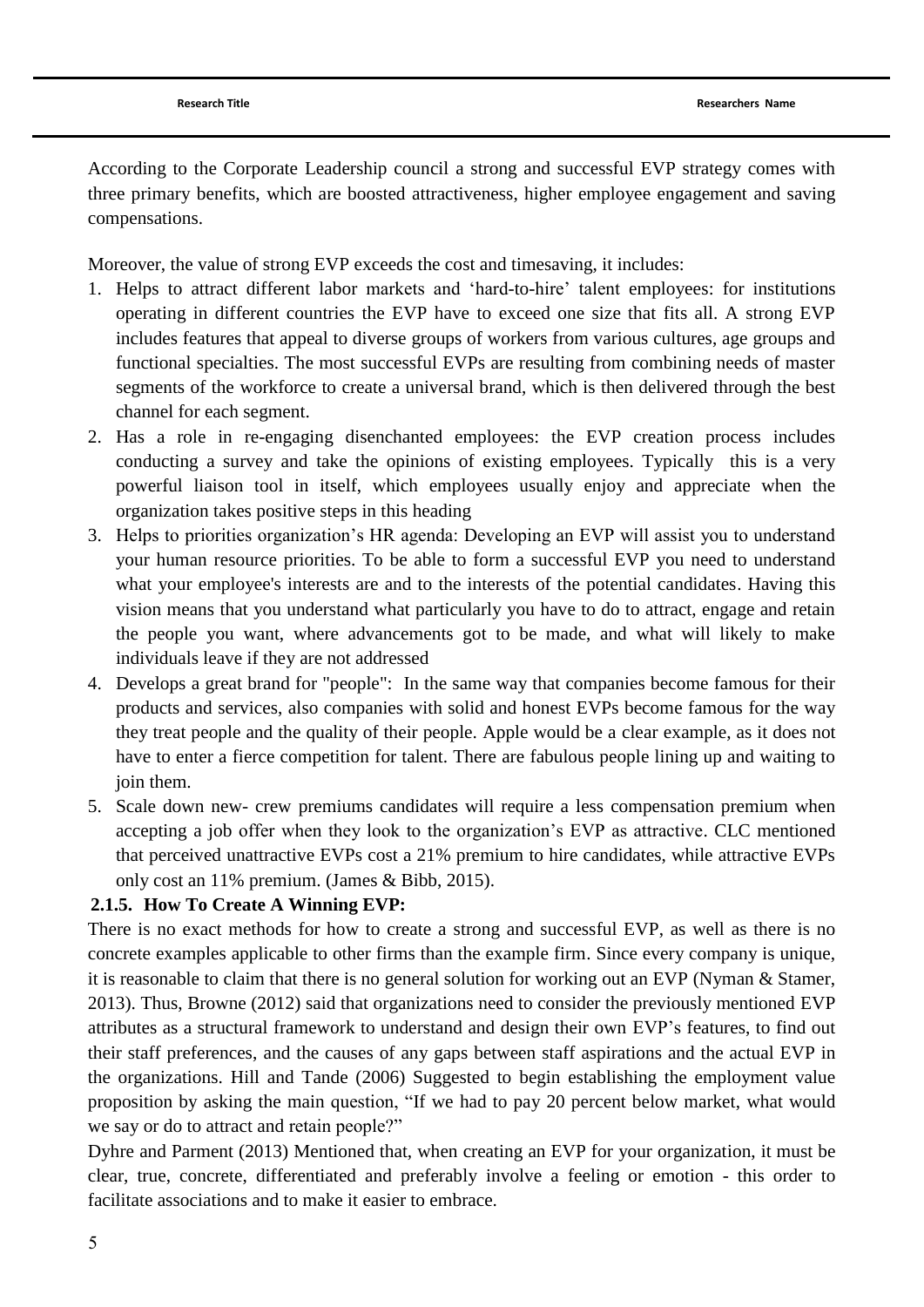Fortunately, there are many ways to understand what makes employees think the workplace is a great place to work. It is a good idea to start taking advantage of the information you already have, including surveying employee opinions. Although these surveys do not explain what exactly is important to your employees, it is extremely important to start with this step in order to develop a strong attractive EVP. The process of creating a good EVP inspires what is vital to the various types of individuals that you want to bring in and engage. Credibility is an essential component of EVP success, and to achieve this credibility, EVP must always be examined and tested. The purpose of this test is to guarantee that all categories of current employees and potential candidates find it attractive. The testing also shows which EVPs components must be selected or neglected to appeal to different segments. The test should take into account both current internal staff and potential external staff, in which case the test will reveal the changes that must be adjusted to the EVP components to attract the various categories that it was tested with. Assuming that correct and accurate data is used to design the EVP, it supposed to fit in for 90% of the target group. EVP should always be tested, because the remaining 10% you need to adjust can be an important part of your workforce [\(James & Bibb, 2015\)](#page-30-8)

## **2.1.6. Employee Value Proposition (EVP) VS Employment Brand (EB):**

To clarify the difference between EB and EVP, it is a good idea to define what is meant by "Brand". The topic of brand is highly controversial, but the prevailing thinking is that the brand can be considered as your reputation. You can do things to effect on your reputation but, at the end of the day, others decide what your reputation eventually is [\(Kennedy, 2013\)](#page-31-3)

A strong organization brand that helps the organization to create competitive advantage in the talent market begins with a well- characterized Employee Value Proposition (EVP). The two terms are often confused so in a simple explanation for each:

- 1. EB is the term generally used to describe an organization's reputation as an employer [\(wikipedia, 2016\)](#page-31-4), it is the impression candidates hold about the company and what it would be like to work for that company.
- 2. EVP defines the full array of elements a company delivers to employees in return for the contribution they make to the organization. It is a intentional construct of the organization to afford a convincing collection of values that will attract the required future talented workforce and keep the current employees in the organization at the same time **[\(Kennedy, 2013\)](#page-31-3)**.

The role of the employee value proposition (EVP) is to determine what you most want people to associate with you as an employer.

The role of employer brand management is to guarantee that employee experience is fit with your EVP.

## **2.2. Palestinian Academic Institutions**

According to the Ministry of Education & Higher Education Statistical Yearbook 2018/2019 Higher education sector in Gaza Strip consists of 17 different educational institutions. The degree offered by these institutions varies from diploma to doctorate. In general, two of these institutions follow the open learning system, while the rest of them follow the traditional classical style in higher education [\(Palestinian Ministry of Higher Education, 2018/2019\)](#page-31-5).

The following is a brief review for universities included in this study:

1. **The Islamic University of Gaza (IUG)** is an independent academic institution established in 1978, working under the supervision of the Ministry of Higher Education. It is a member of four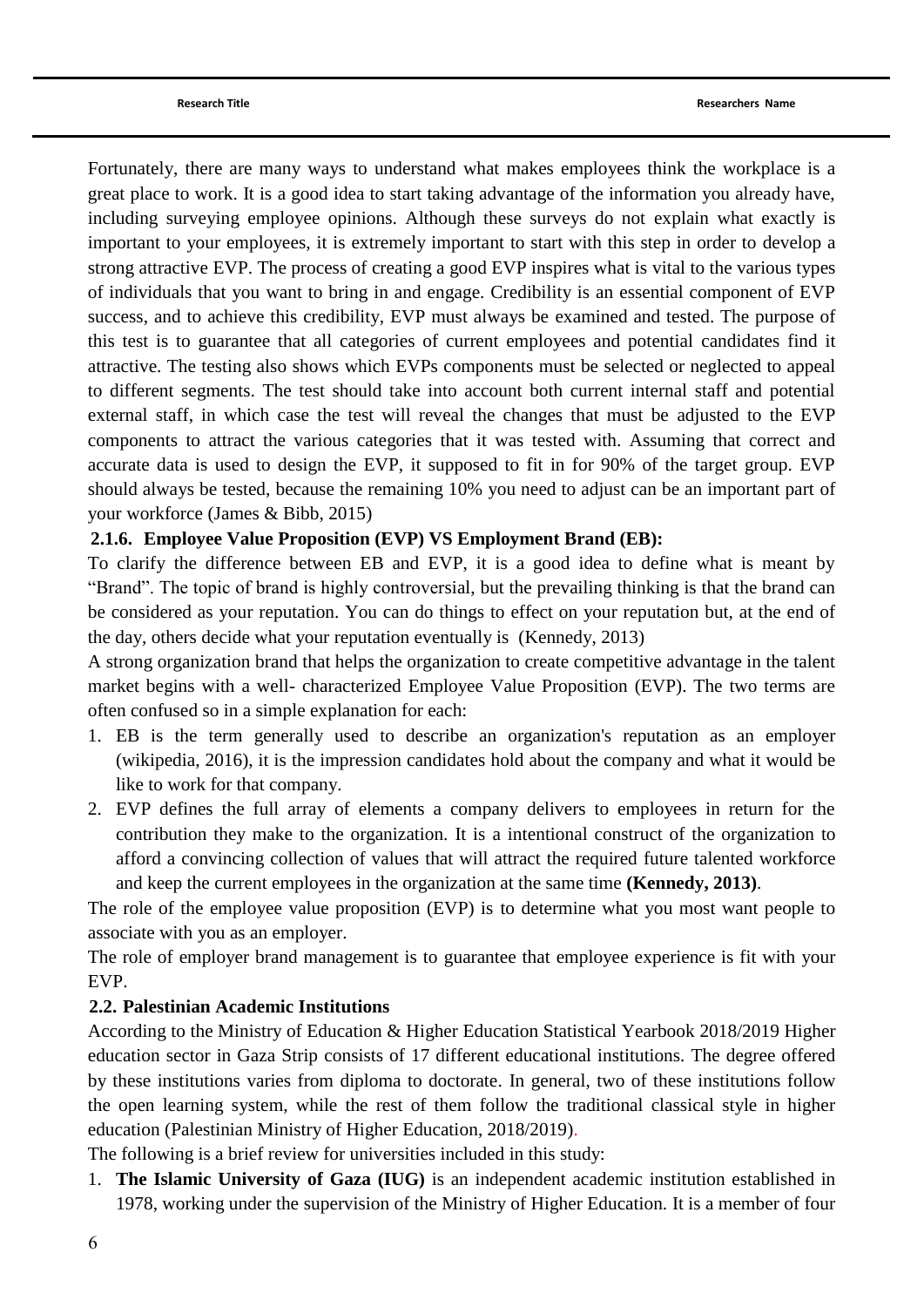associations: Federation of the Universities of the Islamic World, International Association of Universities, Association of Arab Universities, and Community of Mediterranean Universities. In addition, IUG has cooperative relations with many Arab and foreign universities. [\(IUG](#page-30-9)  [Website, 2020\)](#page-30-9).

- 2. **Al-Aqsa University** It is one of the public universities located in the Gaza Strip, established in 1955, and thus it is considered the first higher education institution in the Gaza Strip. by the presidential decree issued in 2001, it was approved as a government institution for higher education. now Al-Aqsa university is a member of the Arab universities in addition to its membership in the Palestinian Higher Education Council.[\(Al-Aqsa University Website, 2020\)](#page-30-10)
- 3. **University College of Applied Sciences UCAS**: At the beginning of its establishment in 1998, it was approved as a college for technical and vocational education in the Gaza Strip, then it continued to develop and grow until it was approved by the Palestinian higher education as a university college offering bachelors and diploma degrees in a variety of technologicallyoriented programs [\(University College of Applied Sciences Website, 2020\)](#page-31-6).

# **2.3. Employee Value Proposition in Palestinian Universities in Gaza Strip**

In universities understudy there are competent authorities to carry out the recruitment process to fill the vacancies. At Al-Aqsa University as a public university, the General Personnel Council is the competent authority to fill vacancies, while the Islamic University has the Personnel Affairs Department, and UCAS has the Humans Resources Section.

The process of polarization of jobs is done through posting job vacancies either on websites or in official newspapers. Then the employment applications are checked to ensure that they conform to the general conditions of job specifications before assigning specialized committees to conduct job test and interviews.

From relevant department's point of view, they see that advertising vacancies is an efficient and sufficient way to fill any vacancy and attract the needed human skills, as the number of applicants for job vacancies is large enough, they believe that working in a university is one of the best opportunities of choice that may be offered to applicants. This might be due to the high rates of academic degrees holders and the lack of job opportunities, in addition to the social and financial privileges when working in a university.

Whether formally characterized or not, all companies have an EVP, but what distinguishes an institution from another is the degree of strength of its EVP and to what extent the institution use it to enhance its competitive advantage.

Using the results of the survey research, which carried out and will be mentioned later, the researcher found that the EVP components are present in the institutions under study, but through personal interview with the relevant departments in these institutions, it shows that these components were not developed based on a study or evaluation to know the employees' preferences. They do not determine what exactly attracts and retains people within their organization to identify or enhance their own EVP. They did not have a staff survey, interviews or focus groups as these tools can be used to develop a strong EVP.

## **3. Previous Studies**

Previous studies were used by the researcher to gain a wide understanding, enrich the context of the study literature, and identify efforts in EVP implementation, which was crucial in electing the variables, developing hypothesis and the environment of the study. These previous studies were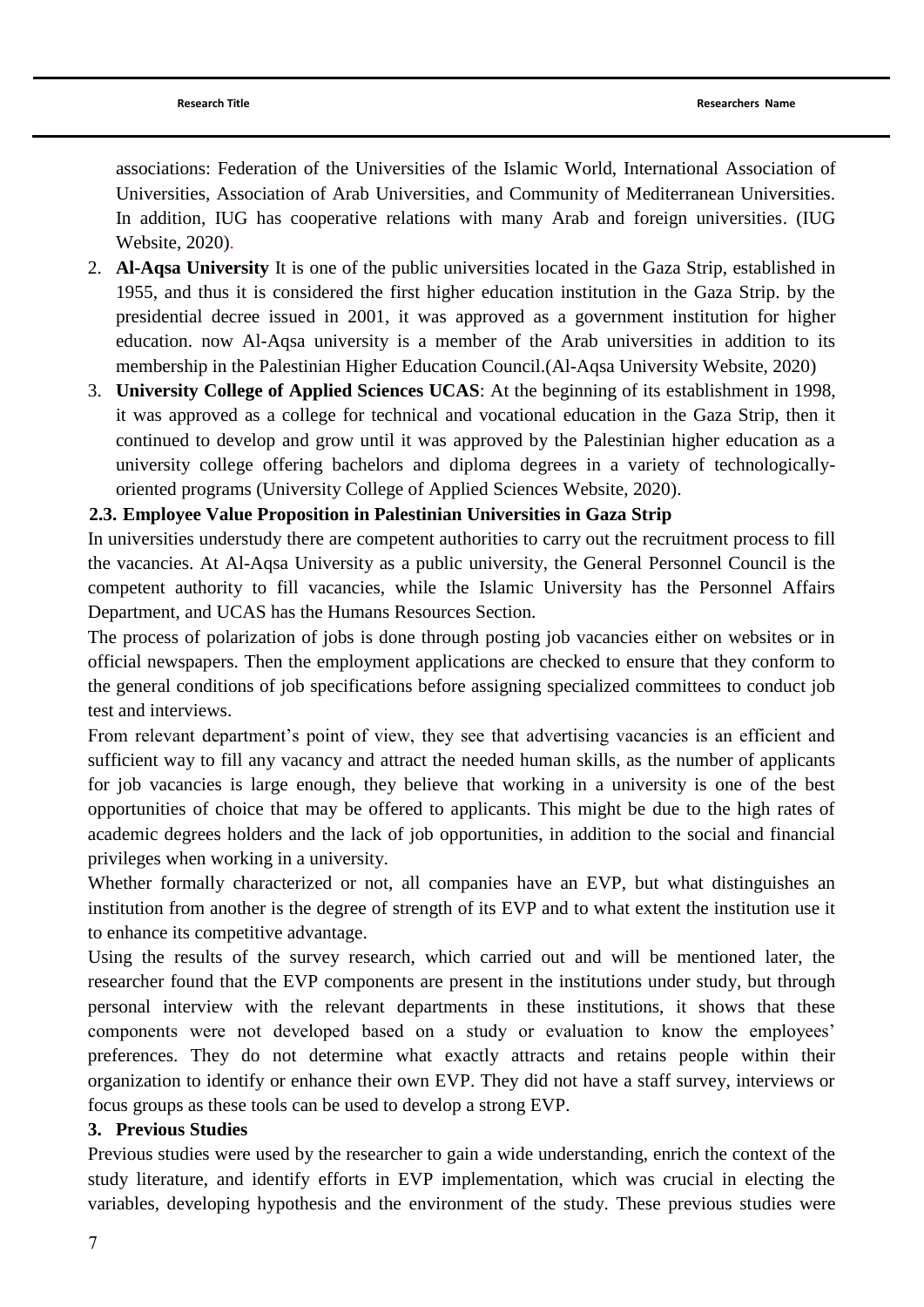also necessary to analyze and interpreting the results of the study by comparing these results with the results of previous studies. These studies are listed below:

**1. [Humaid \(2018\)](#page-30-11) Talent Management and Organizational Performance: The Mediating Role of Employee Engagement A Case Study Bank of Palestine in the Gaza Strip**

This study aims to investigate the degree of talent management practices and its various dimensions (attracting, motivating, developing and retaining) in Bank of Palestine (BOP) in the Gaza Strip, and to examine the degree of organizational performance and its various dimensions (financial, internal process, customers and learning and growth), as well as the research aimed to test the mediating role of employee engagement on the relationship between talent management practices and organizational performance. The sample of the research consists of 191 employee, and the data was collected using a questionnaire distributed on different management levels in Bank of Palestine working in the Gaza Strip.

The study concluded that the degree of talent management practices in Bank of Palestine was moderate, and the degree of organizational performance was high, while the degree of sense of employee engagement was moderate.

The study recommended to place more focus and effort on the realization and application of effective talent management practices due to their role in the attraction, motivation, development and retention of top skilled and talented employees. And the importance of aligning talent management strategy with the organizational strategic goals.

**2. [Pandita and Ray \(2018\)](#page-31-7) Talent management and employee engagement – a metaanalysis of their impact on talent retention**

This study aims to enhance the understanding of the domain of talent management and employee engagement, and how the former culminates in the latter, specifically as a tool for retention of employees. The paper also attempts to probe and aid readers in understanding of the domain of talent management and employee engagement, specifically as a tool for retention of employees.

The study concluded that talent management is one of the most effective tools in ensuring that employees stay engaged and committed to their work, this sense of engagement or commitment toward their work ensures in turn that these employees stay with the organization in the long run. And that a synchronization of talent management practices and employee engagement initiatives leads to improved talent retention and proposes a model to this end

The study recommended that through employee engagement, organizations must attempt to nurture an association/relationship between the employer and employee, prompting intent to stay on owing to an overarching sense of connectedness.

# **3. [Abu-fayed \(2016\)](#page-30-12) The Relationship Between Employee Retention And Organizational Competence In Palestinian Universityes In Gaza Strip**

This study explored the relationship between employee retention and organizational competence in Palestinian Universities in Gaza Strip. It presents the factors affecting employee retention. It also highlights the main causes make employees leave their jobs. The sample of the research consists of 330 employee, and the data was collected using a questionnaire distributed on the Islamic University (IUG), Al-Azhar University and University of Palestine.

The study concluded that The Palestinian Universities use the six factors of employee retention (compensation and rewards, supervisor support, training and developments, work environment, job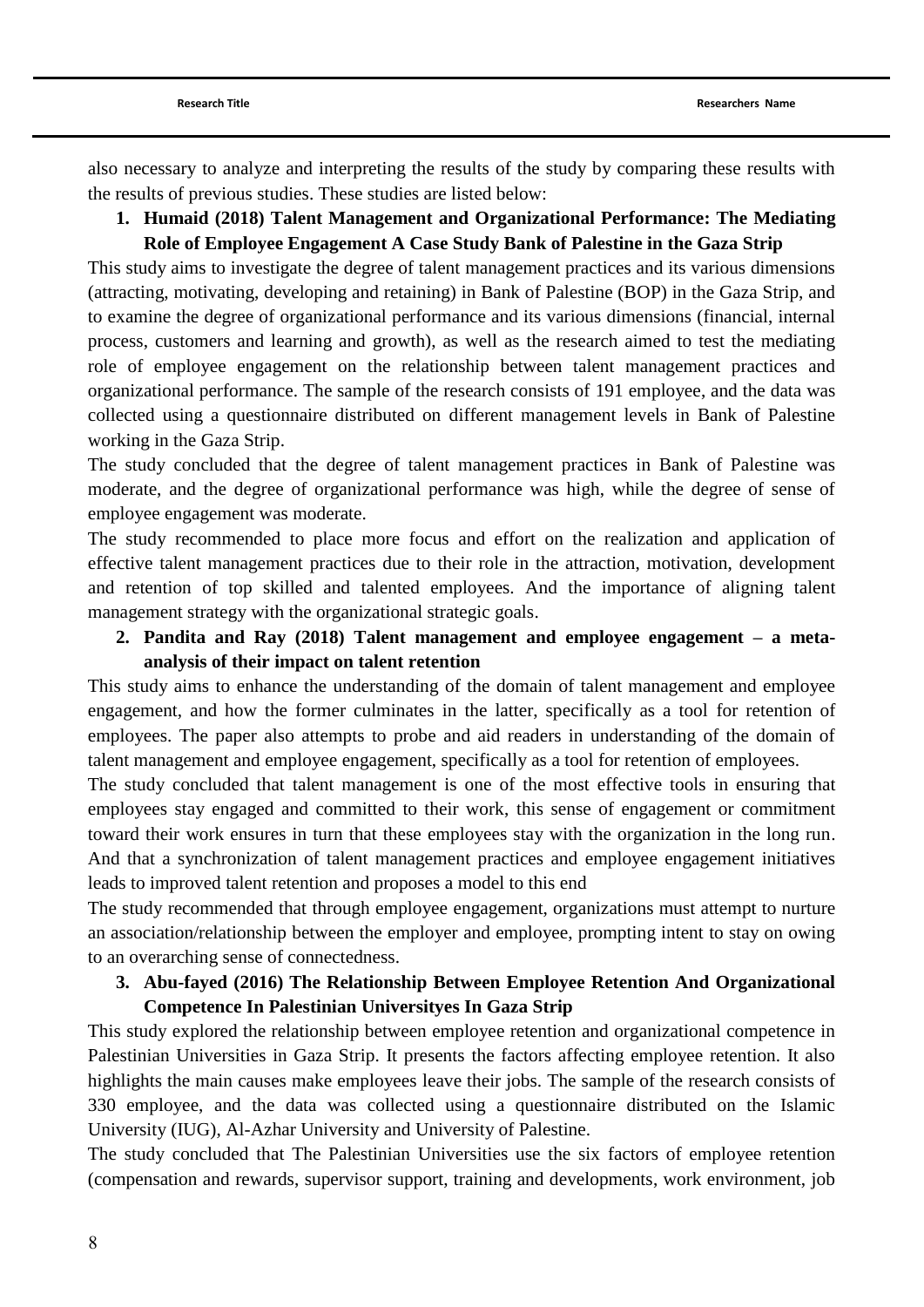security, organizational justice) in retaining their employees. These factors of employee retention has a positive relationship with organizational competence.

The study recommended that universities should enahnce the employee retention and organizational competence by developing organized strategy to retain its employees, enhance the compensation and rewards system, increase the training and developments process, frequent workshops and training programs, and universities should promote the appraisal system fairness and make difference in terms of recruitment to enhance the organizational justice and job security.

## **4. [Vidal-Salazar, Cordón-Pozo,](#page-31-8) and Torre-Ruiz (2016): Flexibility of Benefit Systems and Firms' Attraction and Retention Capacities**

This study analyzed three different models of benefit framworks and its application"s effects on Spanish companies's attraction and retention capacity, differentiating these framworks depending on the level of flexibility offered to the employees. The data was collected usning a questionnaire distributed on 308 human resources managers in Spanish companies. The study used ordinary least squares regression analyses to test the hypotheses.

The study concluded that the more companies provide freedom to employees in the election of their benefits, the more flexible compensation systems they will have.. Benefit systems with a greater degree of flexibility could allow companies to decrease their costs by applying more efficient and effective framworks and, at the same time, they can avoid that employees perceive that this cost reduction results in rewards being less valuable than those provided by other companies. And human resources policies have a critical influence on the ability of firms to enroll and retain core employees.

The study recommended that managers have to keep in mind the effect of different reward policies on the recruiting and retention of core human resources, and they should provide more information about the advantages of the company benefit frameworks to potential talented employees.

## **5. [Al-Khozondar \(2015\):](#page-30-13) Employee Relationship Management And Its Effect On Employees Performance At Telecommunication And Banking Sectors**

This study aims to investigate the effect of employee relationship management (ERM) on the employees" performance in Telecommunication and Banking Sectors in Gaza Strip. Moreover, the study seeks to recognize the opinions of employees on the extent of the ERM's impact on their job performance, and the extent to which these results are affected by the demographic characteristics of the study population. To collect data, 200 questionnaires were distributed to the study population. The results of the study have shown that there is a positive impact on employee performance related to ERM components and that ERM works to strengthen relationships, increase employee commitment and improve their performance.

The study recommended several points, the most important of which is that the organizations should pay special attention to the ERM because of its impact on employees' motivation and improving their performance.

**6. [Shmailan \(2015\):](#page-31-9) The Relationship Between Job Satisfaction, Job Performance and Employee Engagement: An Explorative Study**

This study aims to identify the common factors that contribute to reaching employee satisfaction, where several factors have been studied such as job suitability, appreciation, clarity of goals, and good communication. The study also examined the extent to which the role of the organization and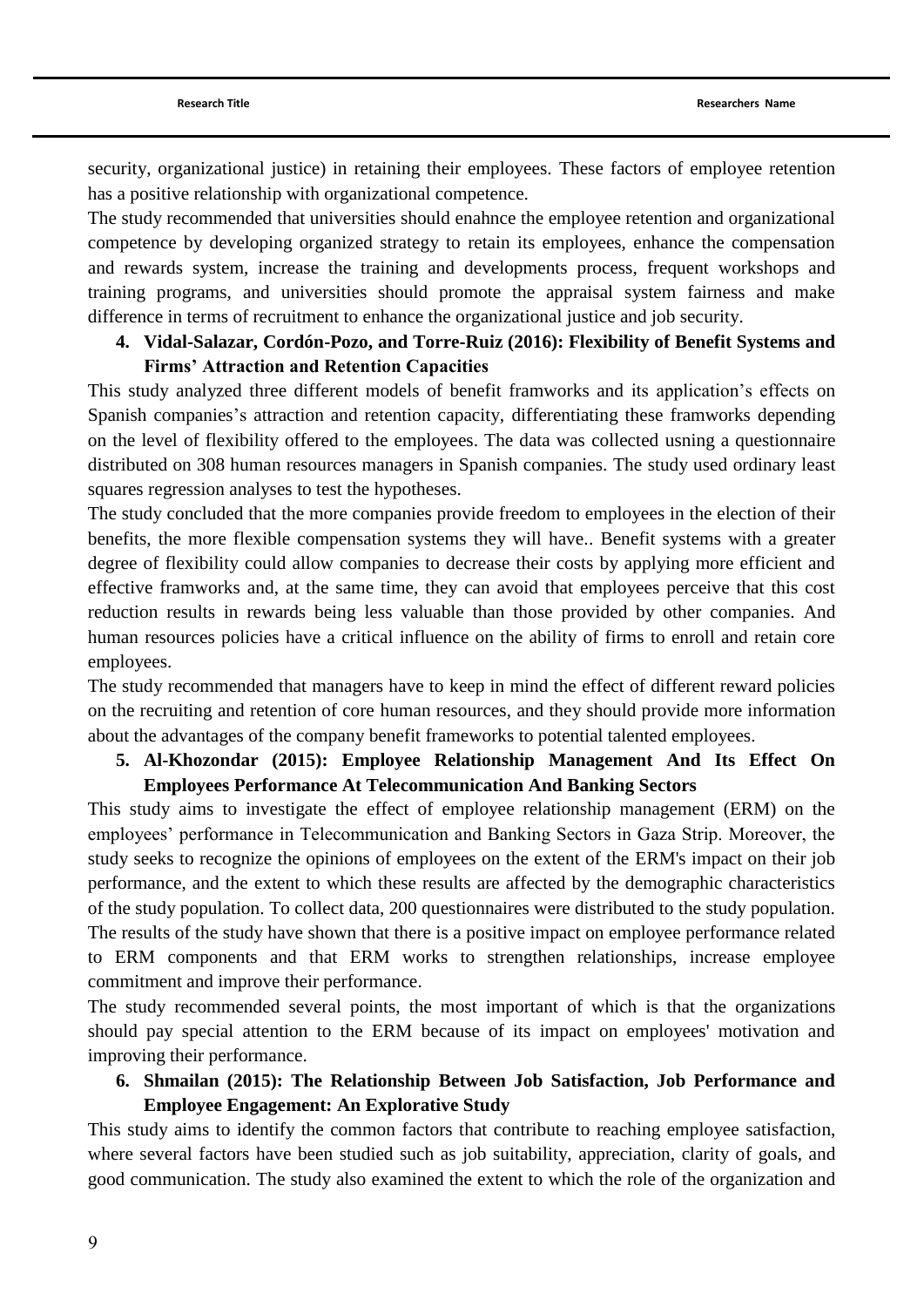individuals affected employees' satisfaction. in addition to the study of job performance as a major factor in the organizations' success.

The study concluded that employee satisfaction is closely linked to employee commitment, and job satisfaction has positive effects on increasing productivity and career enhancement.

The study recommended that organizations should conduct a more comprehensive examination in different countries to determine best practices to increase job commitment, and study the impact of culture on these practices, in addition to developing detailed plans for how to create an employee engagement plan

## **7. Nyman, A., & Stamer, M. (2013): How to Attract Talented Software Developers: Developing A Culturally Differentiated Employee Value Proposition**

This study aims to investigate the concept of extracting an employee value proposition that can help a company in need of this type of labor to become more attractive. To understand if culture has an impact on the candidate"s attraction, it is also investigated whether or not an employee value proposition can be adapted to fit different nationalities.

The study concluded that every EVP is unique: although the EVP attributes for the case company may be attractive for the target group, each and every company has to find its own way to do this. And strong company cultures has a great effect of the EVP.

The study recommended that Internal improvements proposals for the employer branding activities of the case company (inspiring management, leaders will support my development and clear path for advancement). External improvements proposals for the employer branding activities of the case company (prestige, professional training and development, opportunities for international travel and relocation, interaction with international clients and colleagues, enabling me to integrate personal interests in my schedule, respect for its people, a friendly work environment, recruiting only the best talent, and good reference for future career).

**8. [Sokro \(2012\):](#page-31-0) Impact of Employer Branding on Employee Attraction and Retention:**  This study aims to explore whether employers use branding in their organizations, and how employer branding affect the recruiting and retention of employees in the banking sector in Ghana, the data was collected using a descriptive survey, descriptive and inferential statistics were used to analyze the survey.

The study concluded that organizations should use employer-branding approach in their business to attract employees and clients. Moreover, brand names of organizations may significantly effect on the decision of employees to join and remain within the organizations.

The study recommended that organizations must aim to be a workplace where potential employees are attracted to join and current staff remain loyal and perform for the good of the whole business.

## **Comments and conclusions:**

Based on previous studies some notes can be highlighted as following:

- 1. Many foreign studies have been conducted on EVP and its impact on employee attraction and commitment.
- 2. Generally there was no previous Arabic or Palestinian Studies talking directly about EVP, but the researcher found studies talking about one or more of EVPs variables (rewords, people, opportunities, organization, and work) and discussed its relation on employee commitment and retention.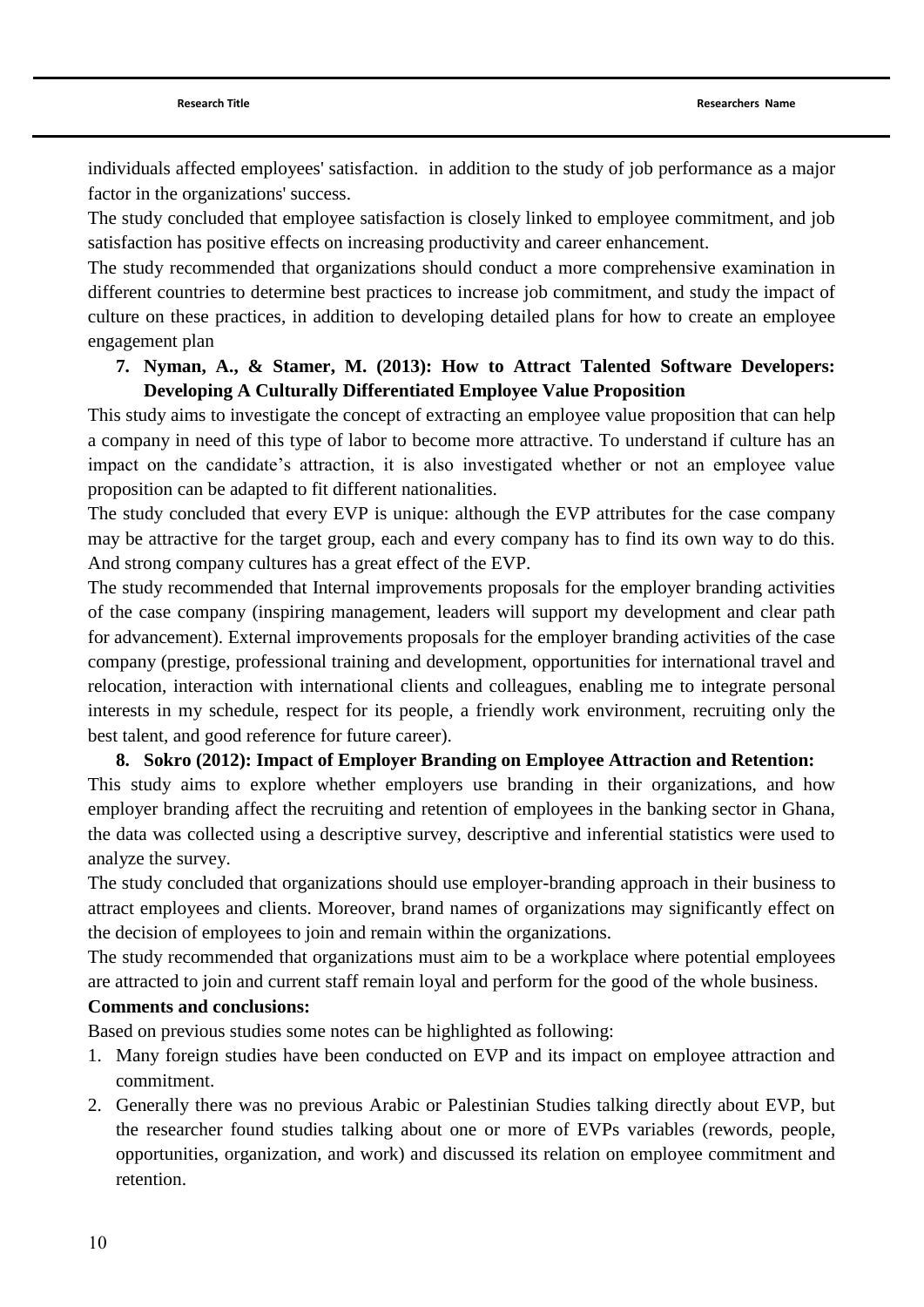- 3. This study is consistent with previous studies that discussed EVP-related topics or one of its dimensions.
- 4. Regarding the tools used most of the studies used surveys and questionnaires, while there are some researchers used interviews, and focus groups. The researcher used the questionnaire and interviews as the most used tools in these cases.
- 5. The population has diversified in previous studies. Some studies were foreign, while others included Arab and local studies. Foreign studies have been diverse from different countries like the USA, Spain, Ghana, Pakistan, South Africa, Canada, Niagara, and India. The same applies to Arabic studies; some of them were from Saudi Arabia, Jordan, the United Arab Emirates, and Palestine.
- 6. For the studies" population and samples, the studies were carried out in various institutions such as (universities, NGO"s, public sector organizations, governmental ministries, companies, etc.) And this leaded to enriched the results and covered different perspectives
- 7. Most of the studies used analytical and descriptive method to develop their results, but as they discussed new topics; some of them e.g. Alnaqbi used both quantitative and qualitative research approaches, Till and Karren used a policy-capturing approach while Hughes and Rog used as implementation design approach. However, the researcher chose to use the most common methods, so he used the descriptive-analytical method, as most researchers have done.
- 8. A great deal of the work in previous studies which tackled EVP, have been based findings made by the corporate leadership council.
- 9. The previous studies have emphasized the need to enhance the EVP within the institution as it has a positive impact on attracting and retaining talented employees.
- 10. Some previous studies proposed approached, practices and strategies that can be used by the HR departments in order to attract and retain qualified employees. It also proposed policies, procedures, methodologies and frameworks to enhance the image of the institution as a desirable workplace through developing a strong EVP.
- 11. This study was similar to some previous studies in terms of objectives, tools and results, at the same time it also has differences with other studies.

However, some characteristics distinguish this study from previous studies, including the following:

- 1. This study discussed a topic that was not covered in any regional or local study, in light of the information available to the researcher.
- 2. It was applied on Gaza academic institutions as a population, while other studies that tackled EVP have different population.
- 3. The study compares three major institutions offering higher education services in Gaza Strip which are Al-Aqsa University, the Islamic University, and University College of Applied Sciences

# **4. Research Problem Statement**

By studying the growth of employee's number in traditional universities operating in the Gaza Strip, according to the records of Higher Education Statistical Yearbooks, It is noted that the number of employees is declining, where the number of employees in the year 2018/2019 decreased by (413) employee compared to the year 2011/2012. In addition, statistics also show that the year 2013-2014 recorded a decrease rate of (-13.22%) in employees' numbers compared to the previous year, and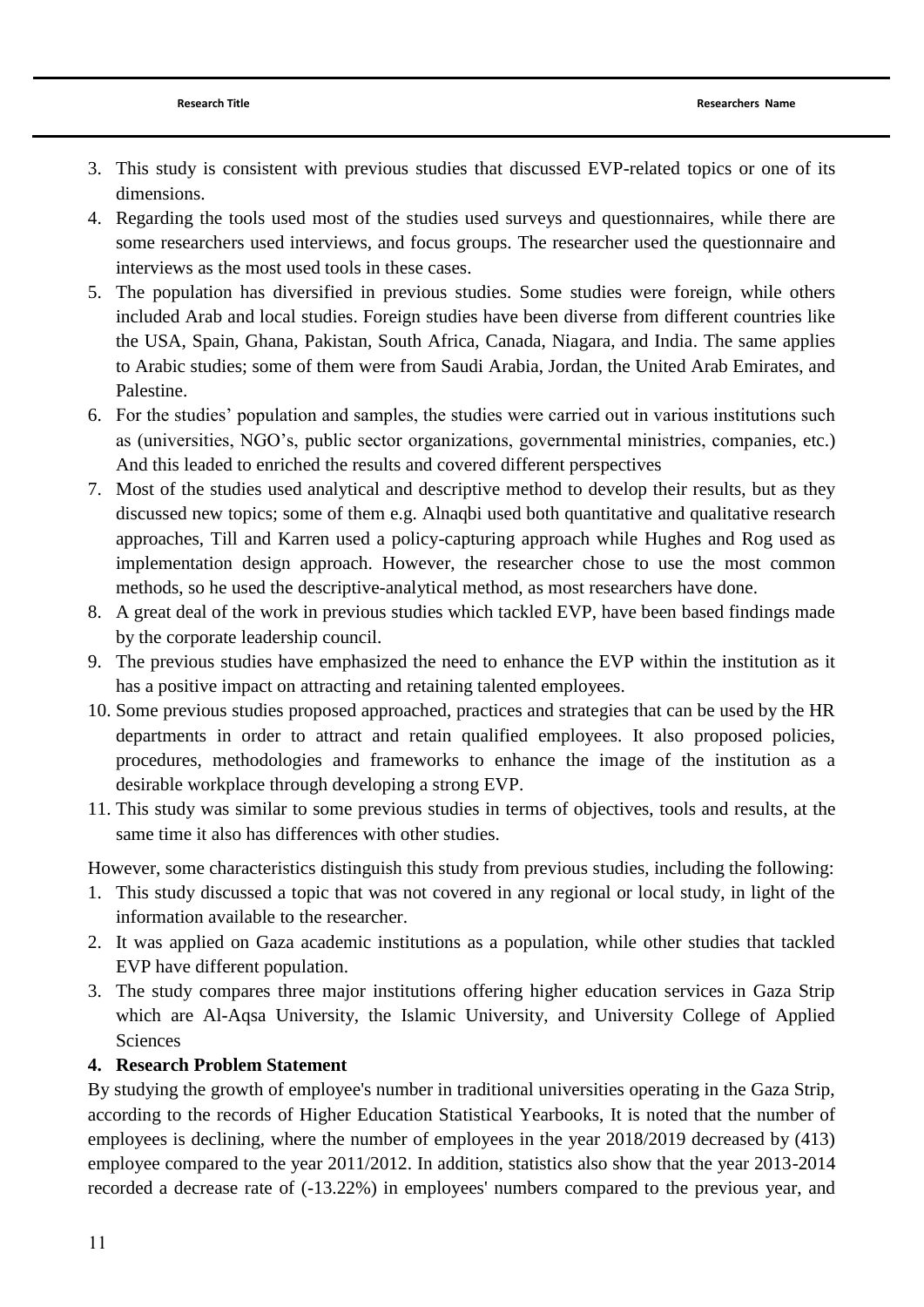the year 2016/2017 recorded a decrease in the number of employees (-28.09%) compared to the previous year.

| <b>Academic Year</b> | <b>Administrative &amp;</b>    | <b>Annual Growth Rate</b> |
|----------------------|--------------------------------|---------------------------|
|                      | <b>Academic Administrative</b> |                           |
| 2011/2012            | 2246                           | $\overline{0}$            |
| 2012/2013            | 2347                           | 4.30%                     |
| 2013/2014            | 2073                           | $-13.22\%$                |
| 2014/2015            | 2039                           | $-1.67\%$                 |
| 2015/2016            | 2125                           | 4.05%                     |
| 2016/2017            | 1659                           | $-28.09\%$                |
| 2017/2018            | 1883                           | 11.90%                    |
| 2018/2019            | 1833                           | $-2.73%$                  |
|                      |                                |                           |

#### **Table 1 Number of Employees at Traditional Palestinian Universities**

**Source: Ministry of Education & [Higher Education Statistical Yearbook \(2009-2015\)](#page-31-10)**

Whether this decline in the growth rate was caused by voluntary turnover when employee quits, or involuntary turnover when an employee is laid off or fired, generally due to reducing staff. Universities administration have to avoid disasters that may occur as a result of this turnover, by having a strong EVP strategy to attract the best candidates from labor markets and be a highly desirable place to work.

The research problem can be formulated in the following statement "what is the employee value proposition (EVP) attributes that the administrative and academic administrative staff in Gaza academic institutions would consider as the value they acquire through employment"

## **5. Research Variables and Framework**

#### **5.1. Research Variables**

This research seeks to reach its objectives and measure the employee value proposition (EVP) attributes that the administrative and academic administrative staff in Gaza universities would perceive as the value they gain, through the following variables:

- 1. Dependent variables:
	- a. Value proposition importance to the employee.
	- b. Value proposition availability to the employee.
- 2. Independent variables: employee value proposition attributes
	- a. Rewards: consists of the tangible rewards that an employee will get from the organization such as medical aid, compensation, car allowance, provident fund and many others.
	- b. Opportunity: the job opportunities that the organization afford to the employee, the advancement and career development opportunities in the organization and the possibility to move up and climb the corporate ladder after joining the organization.
	- c. Work: The actual nature of the job does the work actually logically satisfy the employees and are they curious in what they do on a daily basis.
	- d. People "the culture of the organization": does the newly hired employee fit into the organization's culture, is the climate leads to workers being creative, Does the organization have a shared vision and is the organizational environment driven by people, first, then results?.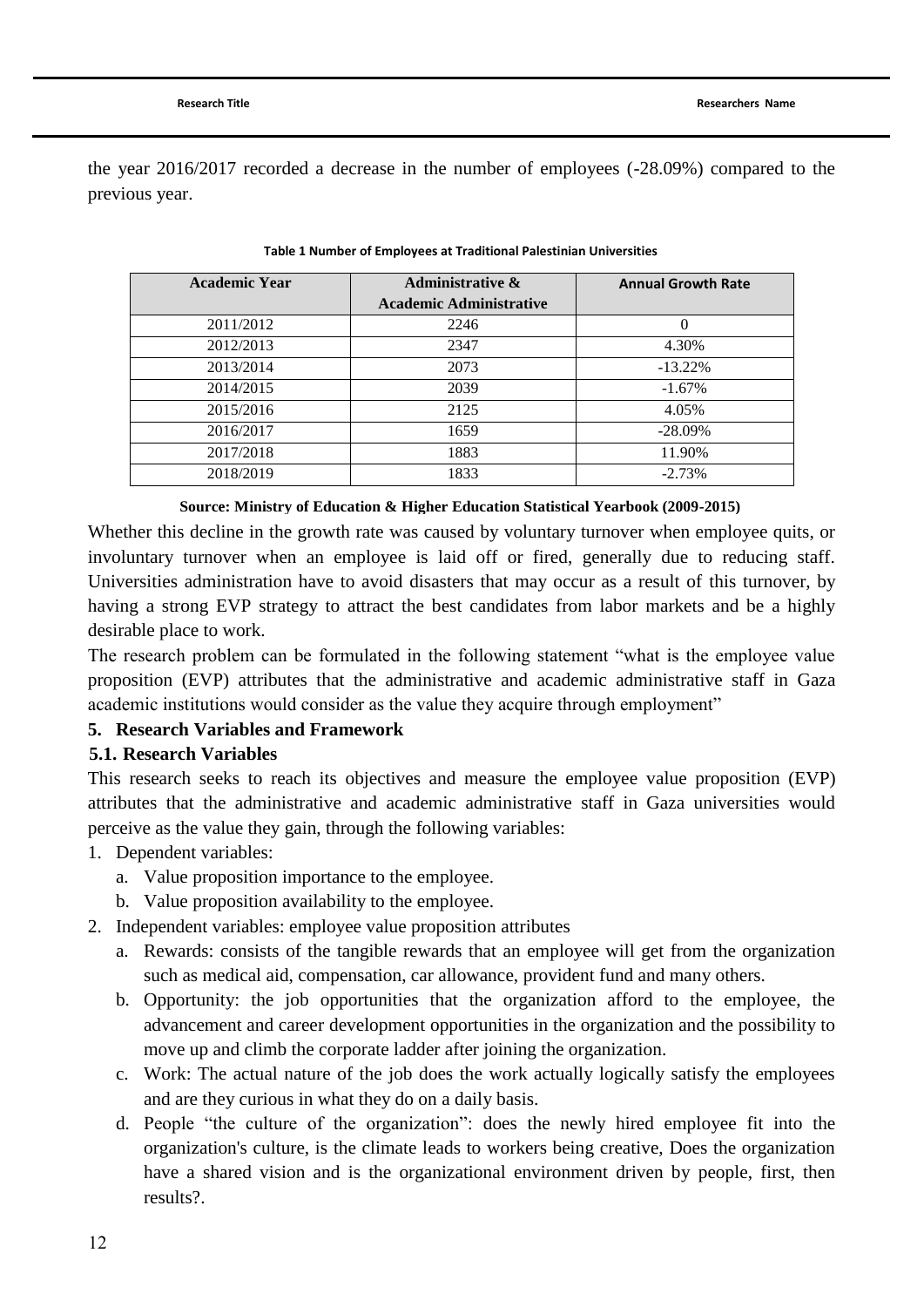

e. Organization: the characteristics of the organization and the type of industry you are joining.

**Figure 2 Employment Value Proposition (EVP) Attributes Source: Articulated By the Researcher Based On Corporate Executive Board, 2006**

## **5.2. Research Hypotheses**

Based on the explanation given this study proposes the following hypothesis:

- 1. There is significant statistical differences between respondents' answers (at  $\alpha$  = 0.05 level) to the value proposition importance to the employee and value proposition availability in the organization, which was tested based on the data analysis conducted for the following fields:
	- a. Employee value proposition attributes are statistically significant component of employee"s estimation of the importance of EVP.
		- i) Rewards is a statistically significant component of employee's estimation of the importance of EVP.
		- ii) Opportunity is a statistically significant component of employee's estimation of the importance of EVP.
		- iii) Work is a statistically significant component of employee's estimation of the importance of EVP.
		- iv) People is a statistically significant component of employee"s estimation of the importance of EVP.
		- v) Organization is a statistically significant component of employee's estimation of the importance of EVP.
	- b. Employee value proposition attributes are statistically significant component of employee's estimation of the availability of EVP in the organization.
		- i) Rewards is a statistically significant component of employee's estimation of the availability of EVP in the organization.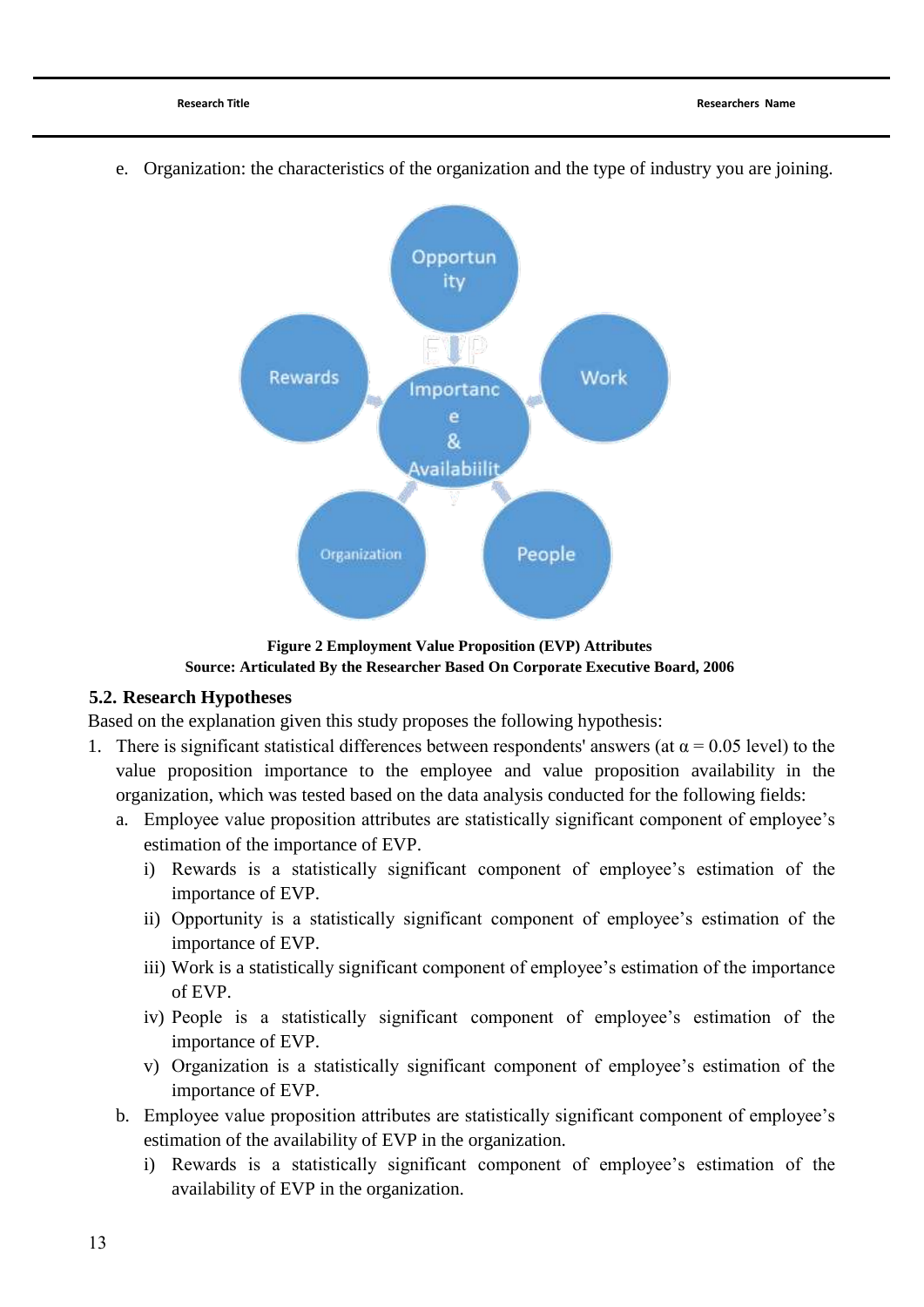- ii) Opportunity is a statistically significant component of employee's estimation of the availability of EVP in the organization.
- iii) Work is a statistically significant component of employee's estimation of the availability of EVP in the organization.
- iv) People is a statistically significant component of employee"s estimation of the availability of EVP in the organization.
- v) Organization is a statistically significant component of employee's estimation of the availability of EVP in the organization.
- 2. There is significant statistical differences in research sample responses (at  $\alpha$  level  $\leq$  0.05) due to the following demographical characteristics; age, gender, educational background, job title and years of service in the organization.

# **5.3. Research Objectives**

The main purpose of the research is to analyze the EVP strategy within Gaza academic institutions this research aims at achieving the following objectives:

- 1. Analyze the current EVP implemented in Gaza Universities by:
	- a. Determine the different importance levels of EVP attributes that drives attraction and commitment for the administrative and academic administrative staff of Gaza academic institutions.
	- b. Evaluating the degree of availability of EVP attributes at Gaza academic institutions from employee perspective.
- 2. Asses the gap between perceived and existing values according to employees" perspective
- 3. Suggest the key factors that could improve the EVP efficiency for the administrative and academic Administrative staff of Gaza academic institutions.

# **5.4. Research Importance**

This research is important from different perspectives as follow:

- 1. For the universities:
	- a. This research targets vitally important sector in Palestinian institutions, which is the universities that have significant effect in the educational process in Palestine.
	- b. This study will provide a real model that can be considered as a first and basic step that helps decision makers in formulating work policies and improving their performance by defining the variables that must be taken into account when creating their EVP.
- 2. For the other researchers and the scientific research:
	- a. Other researchers may benefit from this research as an additional resource for use in the relevant topics.
	- b. The methodology of work and the findings of this study can be considered as a starting point for future local researchers.
- 3. For the society:
	- a. This study will make a significant contribution in the field of HRM and building knowledge of methods to support the EVP and as a reference source for institutions.
	- b. This research will contribute to increase the awareness of organizations to give more attention to its employees.
- 4. For the researcher: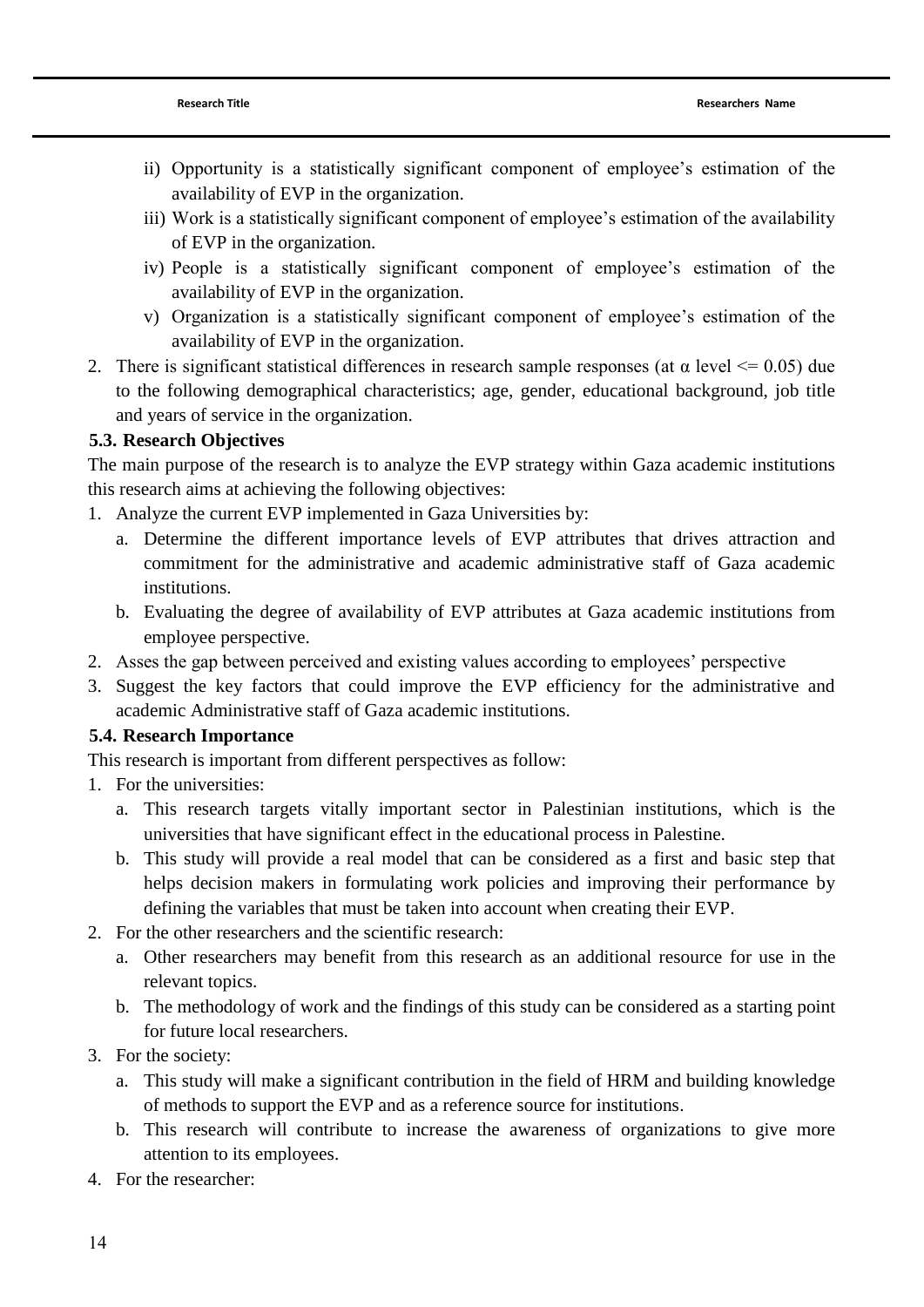- a. This research will have a role in expanding the researcher's perceptions and increasing his understanding of other related issues in the field of human resources and organizational strategies.
- b. The researcher can use this research to participate in relevant local conferences or publish in scientific journals.

## **6. Research Design and Methodology**

## **6.1. Methodology and Procedures**

# **6.1.1. Research Methodology**

The descriptive analytical approach was followed in conducting the research, which is considered as the most used in business and social studies [\(Kumar, 2010\)](#page-31-11).

# **6.1.2. Research Design**

The researcher followed these steps to perform the study:

- 1. The first step includes developing the research proposal that involves describing and defining the problem, establishing the research objectives and development of the research plan.
- 2. The second step started after receiving the approval on the research proposal, an overall literature review was conducted about employee value propositions, what attract employees, and how to maintain talent employees.
- 3. In the third step the researcher started developing a survey which was presented to (8) professors from different universities in order to evaluate and review the survey.
- 4. After completing the initial modification to the survey according to the modification of the referees, the survey was distributed to a pilot sample in order to make sure that the survey's questions are clear and the research population can understand them easily in a way that helps to achieve the study goals.
- 5. The fifth step is about publishing the survey on research population. 288 questionnaires were collected from the research population.
- 6. The sixth step: It is about conducting data analysis and hypotheses testing by using Statistical Package for the Social Sciences (SPSS).
- 7. Based on data analysis, the last step included the findings and recommendations of the study

# **6.1.3. Research Population and Sample:**

The research population comprises of (944) administrative and academic administrative staff working in the Islamic University, Al-Aqsa University, and University College of Applied Sciences, the number of research population was obtained through direct contact with personnel departments of the three institutions after reviewing the records of higher education statistical yearbook. The researcher compared the data in the statistical yearbook with the data obtained from personnel affairs department and there were minor differences that did not affect the size of the sample.

The researcher used the Robert Mason equation to determine the sample based on the original study population. The results of the Robert Mason equation showed that (273) questionnaire should be collected to be representative. Table (2) shows the calculated sample of the study population and its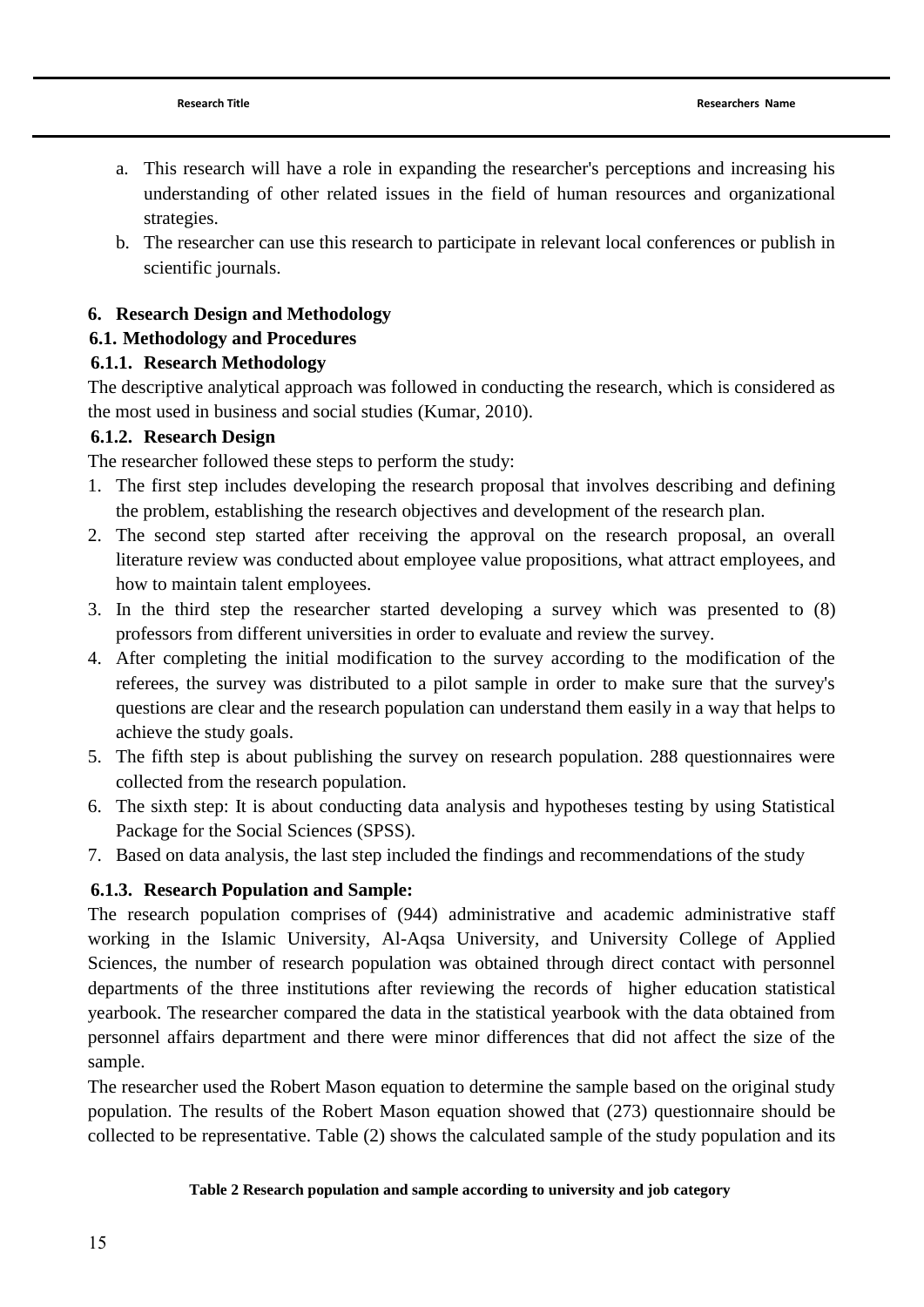| <b>University</b><br><b>Name</b> | <b>Job Category</b>     | <b>Population</b> | <b>Targeted</b><br><b>Sample</b> | <b>Targeted</b><br><b>Sample</b> | Percentage |
|----------------------------------|-------------------------|-------------------|----------------------------------|----------------------------------|------------|
|                                  |                         |                   |                                  | <b>Total</b>                     |            |
| <b>Islamic</b>                   | Administrative          | 422               | 121                              | 150                              | 55%        |
| <b>University</b>                | Academic Administrative | 100               | 29                               |                                  |            |
| Al-Aqsa                          | Administrative          | 193               | 55                               | 80                               | 30%        |
| <b>University</b>                | Academic Administrative | 87                | 25                               |                                  |            |
| University                       | Administrative          | 127               | 36                               | 40                               | 15%        |
| College of                       | Academic Administrative | 15                | $\overline{4}$                   |                                  |            |
| <b>Applied</b>                   |                         |                   |                                  |                                  |            |
| <b>Sciences</b>                  |                         |                   |                                  |                                  |            |

distribution to the universities under study according to the job classification in those universities

#### **Source: Articulated by the Researcher Based on Personal interviews**

|--|

## **6.1.4. Questionnaire Design and Procedure**

The questionnaire was distributed to the research population with a cover letter explains the aim of the research, with an emphasis on information security in order to get a high response. The questionnaire consists of two parts as following:

Part I: Demographic data, which related to the common characteristics of the study population and were represented in (6) paragraphs, which are:

- 1. Gender.
- 2. Age.
- 3. Place of work.
- 4. Educational Qualifications.
- 5. Years of service.
- 6. Job category.

Part II: This section consists of (38) paragraphs to collect information, which were classified into five main fields as follows:

- 1. First Field: relevant to rewards, comprises of (4) paragraphs.
- 2. Second Field: relevant to opportunity, comprises of (5) paragraphs.
- 3. Third Field: relevant to organization characteristics, comprises of (16) paragraphs.
- 4. Fourth Field: relevant to work, comprises of (7) paragraphs.
- 5. Fifth Field: relevant to people and the culture of the organization, comprises of (6) paragraphs.

In designing the questionnaire, the researcher used the following procedures:

- 1. The questionnaire was developed by the researcher based on the literature, and was reviewed and adjusted by the researcher's supervisor.
- 2. After making the initial adjustments to the questionnaire, it was given to a number of 8 academic referees and a professional from different universities and governmental institution, who have excellent expertise and recognition in the area of the research topic.
- 3. Next, the questionnaire was adjusted based on the referee's comments.
- 4. After that, a test was conducted on a pilot study sample consisting of (50) questionnaires in order to ensure the validity and reliability of the questionnaire.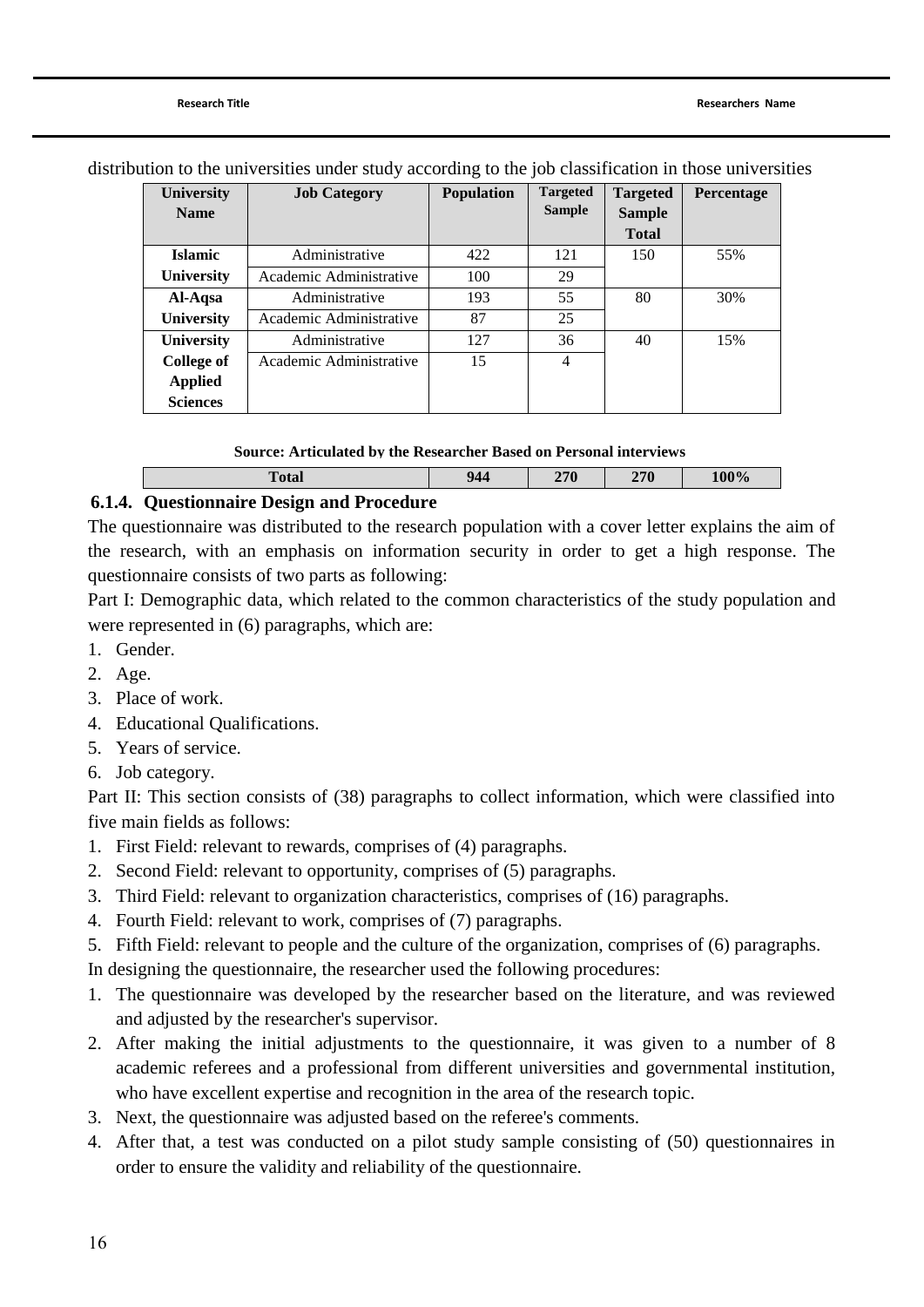## **6.1.5. Test of Normality**

The researcher used the One-Sample Kolmogorov-Smirnov test to determine whether the data

#### **Table 3 The Result of Kolmogorov-Smirnov Test of Normality**

follow the normal distribution or not, this test is vital in case of testing hypotheses.

|                                |                  | <b>VP</b> importance | <b>VP</b> availability |                |
|--------------------------------|------------------|----------------------|------------------------|----------------|
| Field                          | <b>Statistic</b> | <b>P-Value</b>       | <b>Statistic</b>       | <b>P-Value</b> |
|                                |                  | (Sig.)               |                        | (Sig.)         |
| <b>Rewards</b>                 | 1.320            | 0.061                | 0.613                  | 0.847          |
| <b>Career Opportunity</b>      | 1.308            | 0.065                | 0.581                  | 0.888          |
| <b>The Organization</b>        | 0.531            | 0.940                | 0.762                  | 0.607          |
| Work                           | 0.911            | 0.378                | 0.980                  | 0.292          |
| People                         | 1.106            | 0.173                | 1.172                  | 0.128          |
| All items of the questionnaire | 0.665            | 0.768                | 0.807                  | 0.534          |

Table (3) shows that the data follow the normal distribution since p-value for each of the study variables is greater than the level of significance (0.05), therefore the researcher should use parametric tests in order to perform statistical data analysis.

## **6.1.6. Statistical Analysis Tools**

In order to perform the data analysis, the researcher used both qualitative and quantitative analysis methods, where the following statistical tools were used:

- 1. Kolmogorov-Smirnov test of normality.
- 2. Pearson correlation coefficient for Validity.
- 3. Cronbach's Alpha for Reliability Statistics.
- 4. Frequency and Descriptive analysis.
- 5. One-sample T test.
- 6. Paired Samples T-test.
- 7. Independent Samples T-test.
- 8. Analysis of Variance: Which was used to determine whether there is a statistical significant difference between the means of the respondents' response toward the importance and availability of EVP due to age, educational qualifications, years of service and place of work categories.

## **6.2. Testing Research Tool**

## **6.2.1. Introduction**

This section clarifies all the tests, which were conducted on the survey, in order to ensure the validity and reliability of the survey. These include the structure and expert validation of the questionnaire by a pilot sample, which comprises of (50) questionnaires. In order to assess the reliability of the questionnaire and assess the external consistency between the items of the measuring instrument, the Cronbach alpha coefficient was calculated.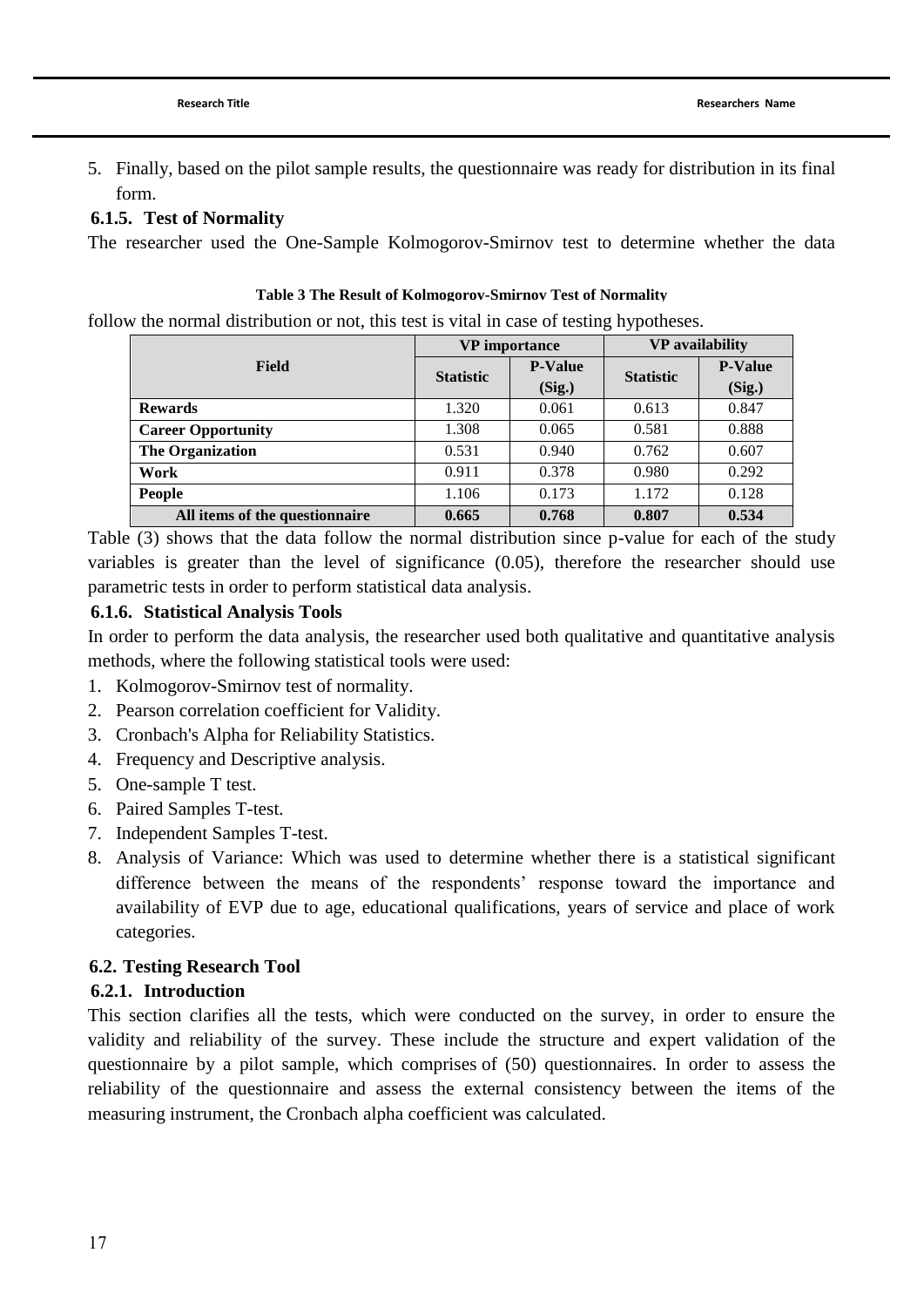## **6.2.2. Validity of the Questionnaire**

Validity refers to the degree to which an instrument measures what it is assumed to be measuring. Validity includes a set of different aspects and methods of evaluation. Statistical validity is utilized to evaluate instrument validity, which include internal validity and structure validity.

## **1. Content validity of the questionnaire:**

To ensure that the questionnaire content is compatible with the research objectives, the researcher"s supervisor has conducted a content validity of the questionnaire, and assessed whether the questions reflect the research problem or not. In addition, eight academic experts from different universities were requested to assessed and evaluate whether the questions consistent with the scope of the items and provided valuable notes to improve its validity. The experts did agree that the questionnaire was valid and suitable enough to measure the concept of interest with some simple modifications.

## **2. Criterion Related validity (Internal Consistency):**

The internal validity was the first statistical test used by the researcher to test the validity of the questionnaire by measuring the correlation coefficients between each element in one dimension and the entire dimension, and the tables below show the results of the test as follows:.

|    |                                    | <b>VP</b> importance |                | <b>VP</b> availability |                |
|----|------------------------------------|----------------------|----------------|------------------------|----------------|
| #  | <b>Item</b>                        | <b>Correlation</b>   | <b>P-Value</b> | <b>Correlation</b>     | <b>P-Value</b> |
|    |                                    | <b>Coefficient</b>   | (Sig.)         | <b>Coefficient</b>     | (Sig.)         |
| 1. | The competitiveness of the job's   | .566                 | $0.000*$       | .804                   | $0.000*$       |
|    | financial compensation package     |                      |                |                        |                |
|    | comprehensiveness of<br>The<br>the | .786                 | $0.000*$       | .808                   | $0.000*$       |
| 2. | organization's health benefits     |                      |                |                        |                |
| 3. | The comprehensiveness of<br>the    | .762                 | $0.000*$       | .693                   | $0.000*$       |
|    | organization's retirement benefits |                      |                |                        |                |
|    | amount of holiday/vacation<br>The  | .755                 | $0.000*$       | .733                   | $0.000*$       |
|    | time that employees earn annually  |                      |                |                        |                |

a. Internal validity for the "Rewards" dimension:

**Table 4 Correlation coefficient of each item of "Rewards" and the total of this dimension**

Table (4) shows the correlation coefficient for every paragraph in "Rewards" and the entire dimension. The table also shows that the p-values (Sig.) for each paragraph are lower than 0.05, which indicates that this dimension's correlation coefficients - at  $(\alpha = 0.05)$  - are statistically significant, Therefore, it could be concluded that the components of "Rewards" are consistent and valid.

b. Internal validity for the "Career Opportunity" dimension:

**Table 5 Correlation coefficient of each item of "Career Opportunity" and the total of this dimension**

|    |                                      | <b>VP</b> importance |                | <b>VP</b> availability |                |
|----|--------------------------------------|----------------------|----------------|------------------------|----------------|
| #  | <b>Item</b>                          | <b>Correlation</b>   | <b>P-Value</b> | <b>Correlation</b>     | <b>P-Value</b> |
|    |                                      | <b>Coefficient</b>   | (Sig.)         | Coefficient            | (Sig.)         |
|    | developmental/<br>educational<br>The |                      |                |                        |                |
| 1. | opportunities provided by the job    | .687                 | $0.000*$       | .794                   | $0.000*$       |
|    | and organization                     |                      |                |                        |                |
|    | opportunities<br>The future career   | .855                 | $0.000*$       | .838                   | $0.000*$       |
| 2. | provided by organization             |                      |                |                        |                |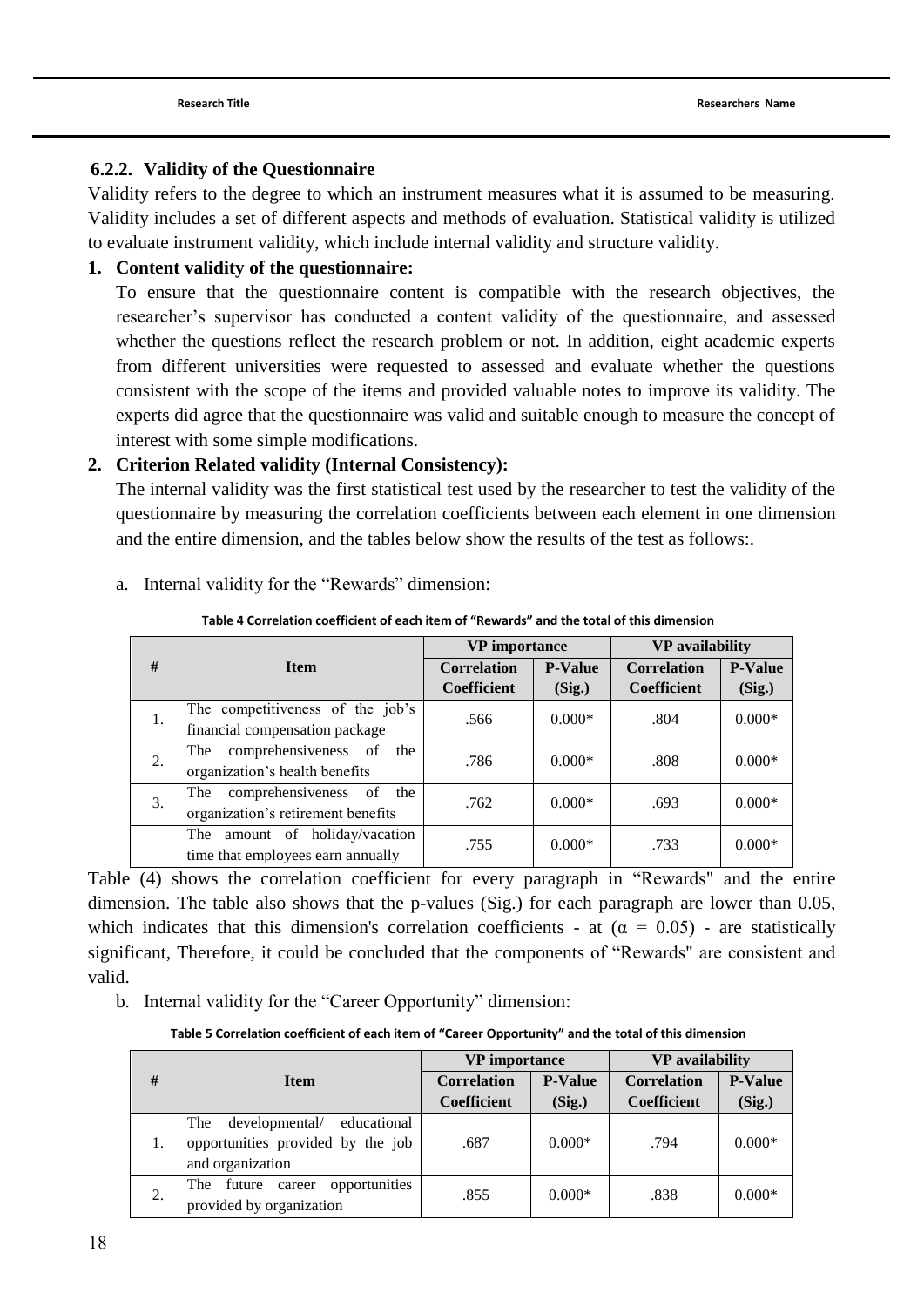| 3. | The<br>the<br>growth<br>of<br>rate<br>organization's business                        | .857 | $0.000*$ | .804 | $0.000*$ |
|----|--------------------------------------------------------------------------------------|------|----------|------|----------|
| 4. | Whether or not employees are<br>rewarded and promoted based on<br>their achievements | .869 | $0.000*$ | .868 | $0.000*$ |
| 5. | The level of stability<br>the<br>of<br>organization and the job                      | .874 | $0.000*$ | .748 | $0.000*$ |

Table (5) shows the correlation coefficient for every paragraph in "Career Opportunity" and the entire dimension. The table also shows that the p-values (Sig.) for each paragraph are lower than 0.05, which indicates that this dimension's correlation coefficients - at  $(\alpha = 0.05)$  - are statistically significant, Therefore, it could be concluded that the components of "Career Opportunity" are consistent and valid.

#### **Table 6 Correlation coefficient of each item of "The Organization" and the total of this dimension**

c. Internal validity for the "Organization" dimension:

|     |                                                                           | <b>VP</b> importance |                | <b>VP</b> availability |                |
|-----|---------------------------------------------------------------------------|----------------------|----------------|------------------------|----------------|
| #   | <b>Item</b>                                                               | <b>Correlation</b>   | <b>P-Value</b> | <b>Correlation</b>     | <b>P-Value</b> |
|     |                                                                           | <b>Coefficient</b>   | (Sig.)         | <b>Coefficient</b>     | (Sig.)         |
|     | Whether or not the organization's                                         |                      |                |                        |                |
| 1.  | reputation as an employer has been                                        | .572                 | $0.000*$       | .559                   | $0.000*$       |
|     | third-party<br>recognized<br>by<br>$\mathbf{a}$                           |                      |                |                        |                |
|     | organization<br>The reputation of the clients and                         |                      |                |                        |                |
| 2.  | customers served in performing the                                        | .563                 | $0.000*$       | .457                   | $0.000*$       |
|     | job                                                                       |                      |                |                        |                |
|     | organization's<br>the<br>level<br>of                                      |                      |                |                        |                |
| 3.  | commitment to having a diverse                                            | .683                 | $0.000*$       | .554                   | $0.000*$       |
|     | workforce                                                                 |                      |                |                        |                |
|     | The<br>$\sigma$ f<br>involvement<br>level                                 |                      |                |                        |                |
| 4.  | employees have in decisions that                                          | .631                 | $0.000*$       | .696                   | $0.000*$       |
|     | affect their job and career                                               |                      |                |                        |                |
|     | of<br>The<br>organization's<br>level                                      |                      |                |                        |                |
| 5.  | commitment<br>environmental<br>to<br>health and sustainability            | .523                 | $0.000*$       | .738                   | $0.000*$       |
|     | The organization's commitment to                                          |                      |                |                        |                |
| 6.  | ethics and integrity                                                      | .571                 | $0.000*$       | .628                   | $0.000*$       |
| 7.  | Whether the work environment is                                           | .545                 | $0.000*$       | .622                   | $0.000*$       |
|     | formal or informal                                                        |                      |                |                        |                |
|     | of<br>desirability<br>the<br>The                                          |                      |                |                        |                |
| 8.  | organization's<br>industry<br>the<br>to                                   | .519                 | $0.000*$       | .533                   | $0.000*$       |
|     | respondent                                                                |                      |                |                        |                |
| 9.  | competitive position<br>The<br>the<br>organization holds in its market(s) | .444                 | $0.001*$       | .681                   | $0.000*$       |
|     | The size of the organization's                                            |                      |                |                        |                |
| 10. | workforce                                                                 | .727                 | $0.000*$       | .552                   | $0.000*$       |
|     | The level of awareness in the                                             |                      |                |                        |                |
| 11. | market place for the products brand                                       | .467                 | $0.000*$       | .802                   | $0.000*$       |
| 12. | organization's product<br>The<br><sub>or</sub>                            | .511                 | $0.000*$       | .695                   | $0.000*$       |
|     | service quality reputation                                                |                      |                |                        |                |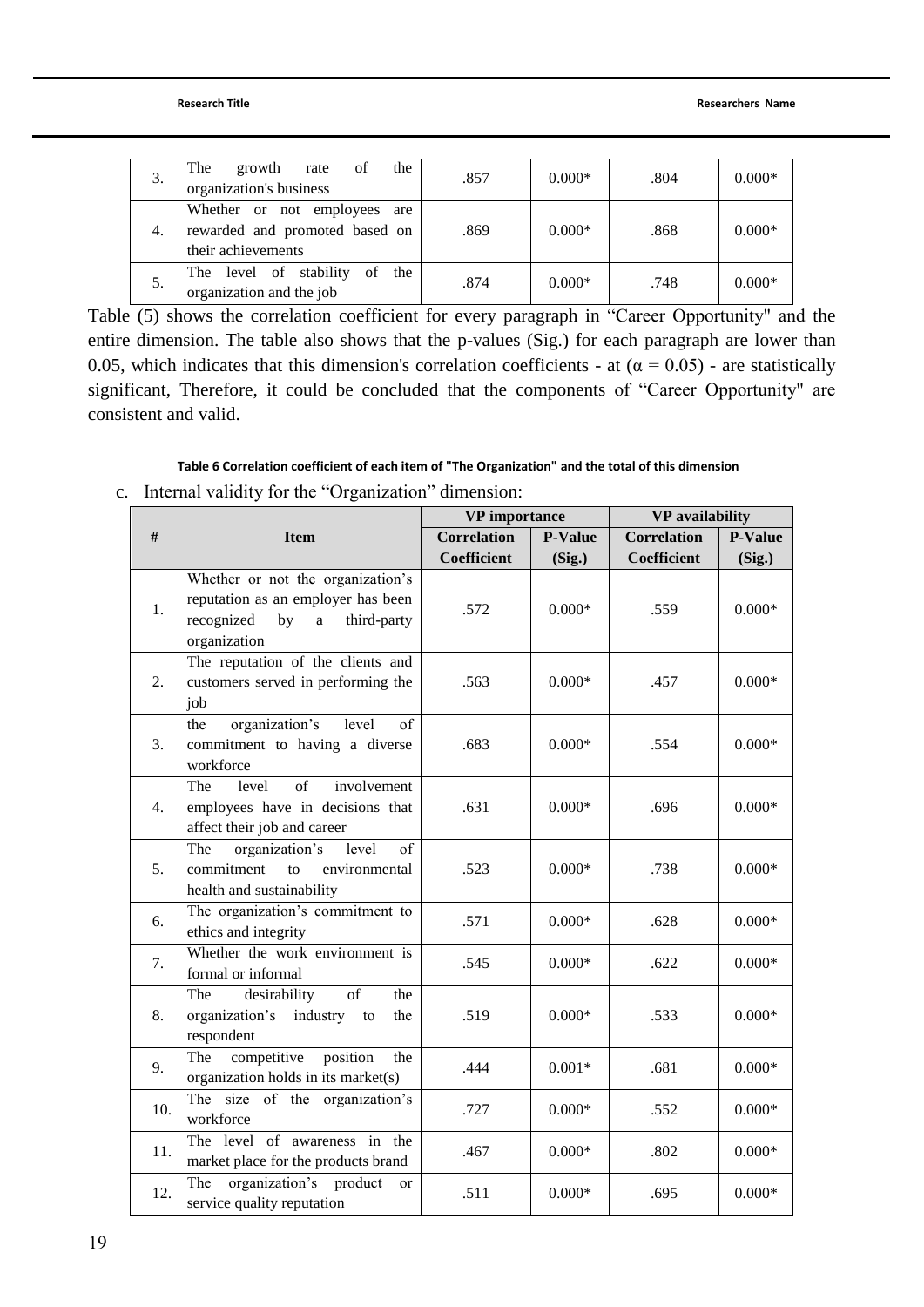|     |                                      | <b>VP</b> importance |                | <b>VP</b> availability |                |
|-----|--------------------------------------|----------------------|----------------|------------------------|----------------|
| #   | <b>Item</b>                          | <b>Correlation</b>   | <b>P-Value</b> | <b>Correlation</b>     | <b>P-Value</b> |
|     |                                      | <b>Coefficient</b>   | (Sig.)         | <b>Coefficient</b>     | (Sig.)         |
| 13. | The degree of respect that the       | .638                 | $0.000*$       | .659                   | $0.000*$       |
|     | organization shows employees         |                      |                |                        |                |
| 14. | amount of risk that<br>The<br>the    |                      |                |                        |                |
|     | organization encourages employees    | .464                 | $0.000*$       | .565                   | $0.000*$       |
|     | to take                              |                      |                |                        |                |
|     | of<br>The<br>organization's<br>level |                      |                |                        |                |
| 15. | commitment to social responsibility  | .608                 | $0.000*$       | .613                   | $0.000*$       |
|     | community<br>service.<br>(e.g.,      |                      |                |                        |                |
|     | philanthropy)                        |                      |                |                        |                |
|     | The<br>which<br>the<br>extent<br>to  |                      |                |                        |                |
| 16. | organization invests in modern       | .563                 | $0.000*$       | .807                   | $0.000*$       |
|     | technology and equipment             |                      |                |                        |                |

Table (6) shows the correlation coefficient for every paragraph in "The Organization" and the entire dimension. The table also shows that the p-values (Sig.) for each paragraph are lower than 0.05, which indicates that this dimension's correlation coefficients - at  $(\alpha = 0.05)$  - are statistically significant, Therefore, it could be concluded that the components of "The Organization" are consistent and valid.

#### **Table 7 Correlation coefficient of each item of "Work" and the total of this dimension**

|    |                                                                                           | <b>VP</b> importance |                | <b>VP</b> availability |                |
|----|-------------------------------------------------------------------------------------------|----------------------|----------------|------------------------|----------------|
| #  | <b>Item</b>                                                                               | <b>Correlation</b>   | <b>P-Value</b> | <b>Correlation</b>     | <b>P-Value</b> |
|    |                                                                                           | <b>Coefficient</b>   | (Sig.)         | <b>Coefficient</b>     | (Sig.)         |
| 1. | The<br>of<br>out-of-town<br>amount<br>business travel required by the job                 | .325                 | $0.032*$       | .343                   | $0.016*$       |
| 2. | The opportunity provided by the job<br>to work on innovative, "leading"<br>edge" projects | .340                 | $0.018*$       | .484                   | $0.000*$       |
| 3. | The level of impact the job has on<br>outcomes                                            | .677                 | $0.000*$       | .729                   | $0.000*$       |
| 4. | Whether the job responsibilities<br>match your interests                                  | .813                 | $0.000*$       | .754                   | $0.000*$       |
| 5. | The location of<br>the jobs<br>the<br>organization offers                                 | .648                 | $0.000*$       | .709                   | $0.000*$       |
| 6. | The amount of recognition provided<br>to employees by the organization                    | .772                 | $0.000*$       | .748                   | $0.000*$       |
| 7. | The extent to which the job allows<br>you to balance our work and your<br>other interests | .688                 | $0.000*$       | .665                   | $0.000*$       |

d. Internal validity for the "Work" dimension:

Table (7) shows the correlation coefficient for every paragraph in "Work" and the entire dimension. The table also shows that the p-values (Sig.) for each paragraph are lower than 0.05, which indicates that this dimension's correlation coefficients - at  $(\alpha = 0.05)$  - are statistically significant, Therefore, it could be concluded that the components of "Work" are consistent and valid.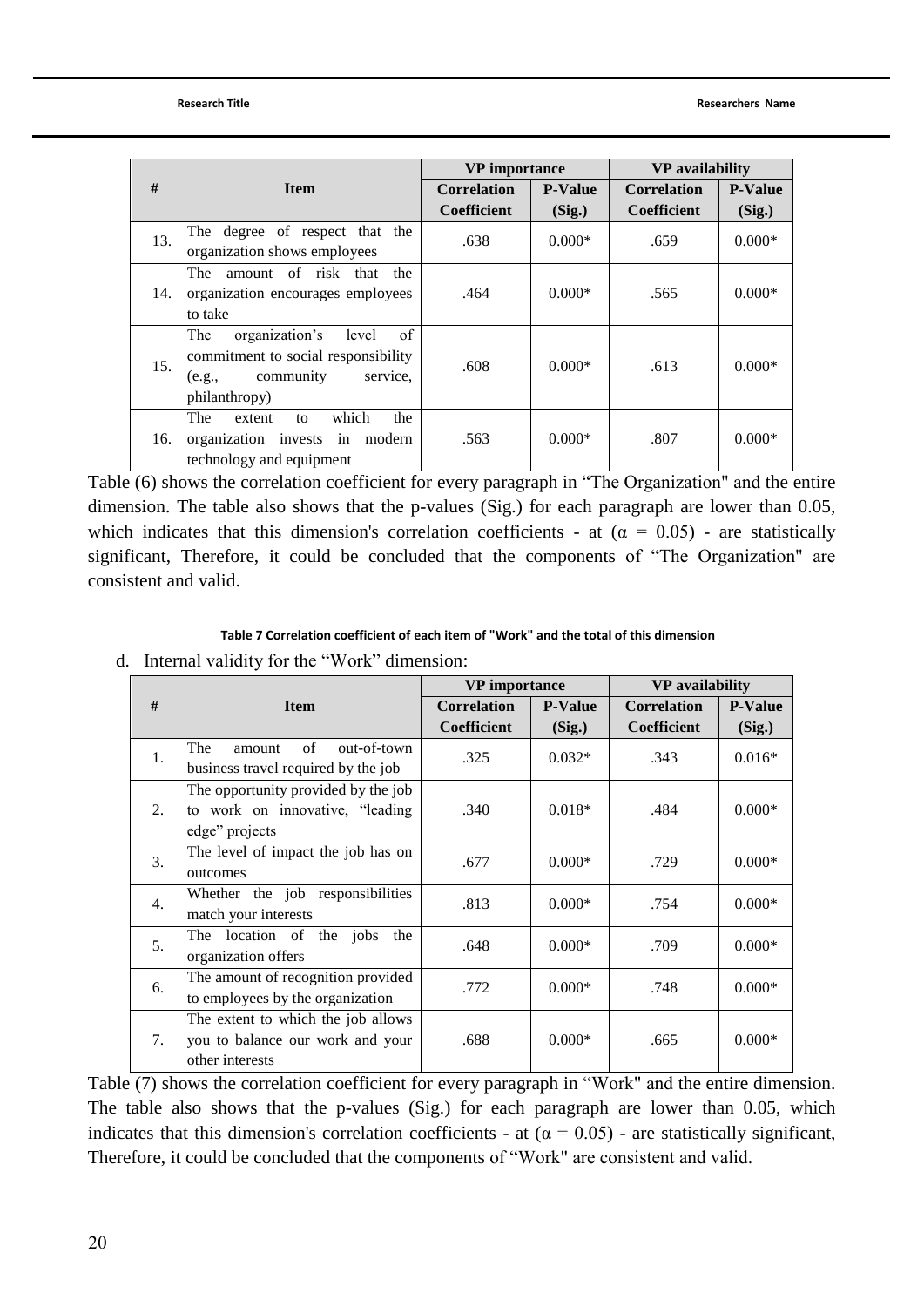|     |                                                                         | <b>VP</b> importance |                | <b>VP</b> availability |                |
|-----|-------------------------------------------------------------------------|----------------------|----------------|------------------------|----------------|
| No. | <b>Item</b>                                                             | <b>Correlation</b>   | <b>P-Value</b> | <b>Correlation</b>     | <b>P-Value</b> |
|     |                                                                         | <b>Coefficient</b>   | (Sig.)         | <b>Coefficient</b>     | (Sig.)         |
| 1.  | Whether<br>working<br>for<br>the<br>organization provides opportunities | .572                 | $0.000*$       | .800                   | $0.000*$       |
|     | to socialize with other employees                                       |                      |                |                        |                |
| 2.  | Whether the work environment is                                         | .787                 | $0.000*$       | .868                   | $0.000*$       |
|     | team-oriented and collaborative                                         |                      |                |                        |                |
| 3.  | The quality of the coworkers in the                                     | .651                 | $0.000*$       | .707                   | $0.000*$       |
|     | organization                                                            |                      |                |                        |                |
| 4.  | The quality of the organization's                                       | .859                 | $0.000*$       | .789                   | $0.000*$       |
|     | managers                                                                |                      |                |                        |                |
| 5.  | The organization's reputation for                                       | .775                 | $0.000*$       | .748                   | $0.000*$       |
|     | managing people                                                         |                      |                |                        |                |
| 6.  | The quality of the organization's                                       | .685                 | $0.000*$       |                        |                |
|     | senior leadership                                                       |                      |                | .634                   | $0.000*$       |

**Table 8 Correlation coefficient of each item of "People" and the total of this dimension**

e. Internal validity for the "People" dimension:

Table (8) shows the correlation coefficient for every paragraph in "People" and the entire dimension. The table also shows that the p-values (Sig.) for each paragraph are lower than 0.05, which indicates that this dimension's correlation coefficients - at  $(\alpha = 0.05)$  - are statistically significant, Therefore, it could be concluded that the components of "People" are consistent and valid.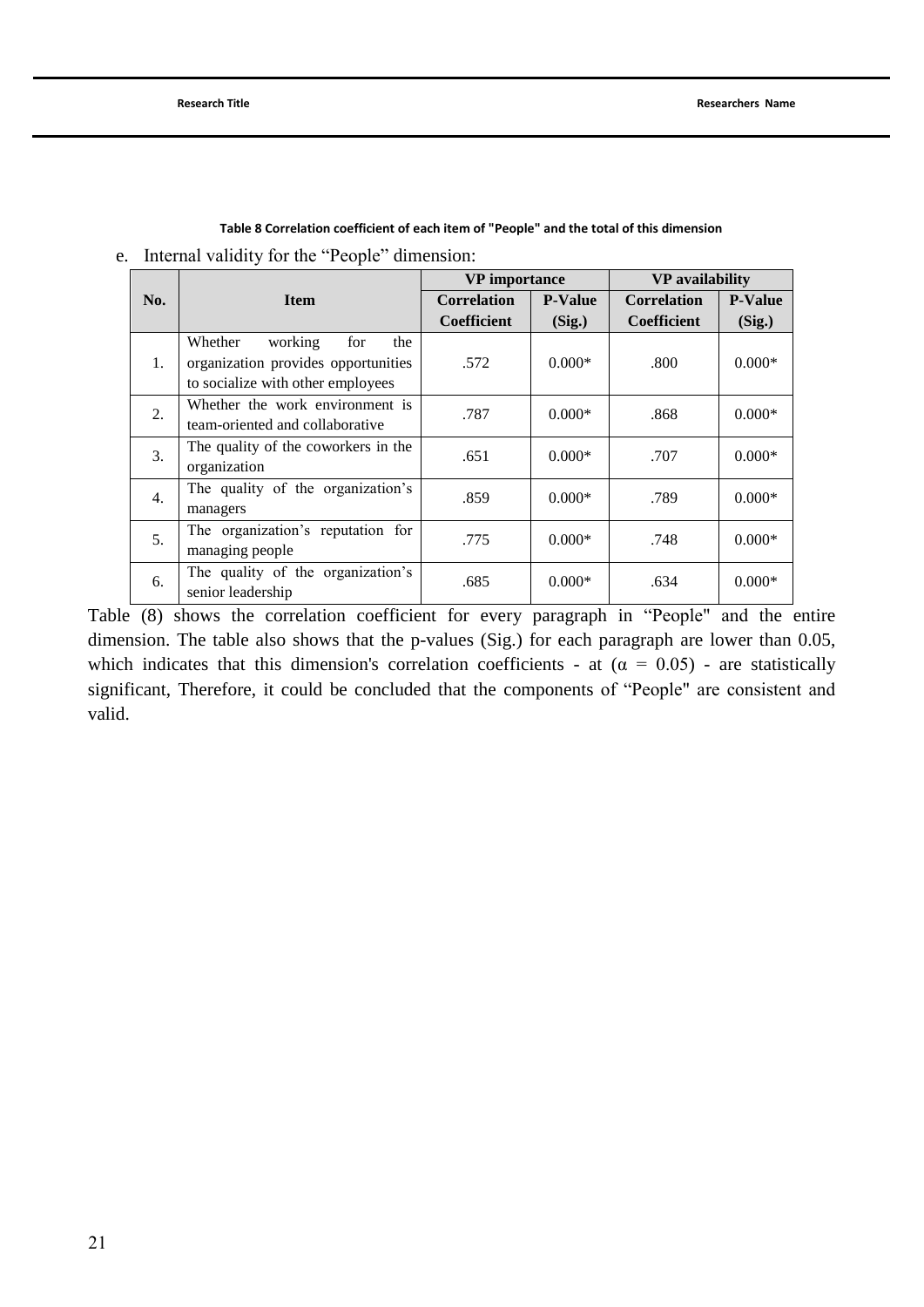### **3. Structure validity of the questionnaire**

Structure validity measures the correlation coefficient between one dimension and all the

#### **Table 9 Correlation coefficient of each field and the whole of questionnaire**

dimensions of the questionnaire that have the same level of liker scale.

|    |                    | <b>VP</b> importance |                | <b>VP</b> availability |                |  |
|----|--------------------|----------------------|----------------|------------------------|----------------|--|
| #  | <b>Item</b>        | <b>Correlation</b>   | <b>P-Value</b> | <b>Correlation</b>     | <b>P-Value</b> |  |
|    |                    | <b>Coefficient</b>   | (Sig.)         | <b>Coefficient</b>     | (Sig.)         |  |
| 1. | Rewards            | .682                 | $0.000*$       | .542                   | $0.000*$       |  |
| 2. | Career Opportunity | .881                 | $0.000*$       | .784                   | $0.000*$       |  |
| 3. | The Organization   | .932                 | $0.000*$       | .935                   | $0.000*$       |  |
| 4. | Work               | .773                 | $0.000*$       | .875                   | $0.000*$       |  |
| 5. | People             | .864                 | $0.000*$       | .775                   | $0.000*$       |  |

Table (9) shows the correlation coefficient for every dimension and the entire questionnaire. The table also shows that the p-values (Sig.) for each dimension are lower than 0.05, which indicates that all dimensions' correlation coefficients - at ( $\alpha$  = 0.05) - are statistically significant. Therefore, it could be concluded that the dimensions are valid to obtain the prime objective of the study

## **6.2.3. Reliability of the Questionnaire (Cronbach's Alpha Coefficient)**

The reliability of the questionnaire means that there is stability in the outcomes of the survey, and that there would not be a significant change if it were redistributed to the members of the sample several times during different periods. The reliability of the questionnaire was conduct by

#### **Table 10 Cronbach's Alpha for each field of the questionnaire**

calculating the Alpha Cronbach coefficient.

| #  | <b>Field</b>                   | <b>Cronbach's Alpha</b> |                        |  |
|----|--------------------------------|-------------------------|------------------------|--|
|    |                                | <b>VP</b> importance    | <b>VP</b> availability |  |
| 1. | Rewards                        | 0.682                   | 0.751                  |  |
| 2. | <b>Career Opportunity</b>      | 0.886                   | 0.869                  |  |
| 3. | The Organization               | 0.857                   | 0.902                  |  |
| 4. | Work                           | 0.690                   | 0.787                  |  |
| 5. | People                         | 0.815                   | 0.850                  |  |
|    | All items of the questionnaire | 0.938                   | 0.945                  |  |

The results in table (10) showed that the value of the Cronbach's Alpha coefficient for the "Value Proposition importance to the employee" sub-dimensions was high for each of the questionnaire fields, where the values ranged between 0.668 and 0.886. As well as the value of the Cronbach's Alpha coefficient for the whole questionnaire reached 0.938, which reflects an excellent degree of reliability.

In addition, table (10) showed that the value of the Cronbach's Alpha coefficient for the "Value Proposition availability in the organization " sub-dimensions was high for each of the questionnaire fields, where the values ranged between 0.751 and 0.902. As well as the value of the Cronbach's Alpha coefficient for the whole questionnaire reached 0.945, which reflects an excellent degree of reliability.

Thereby, it could be concluded that the questionnaire is ready for distribution.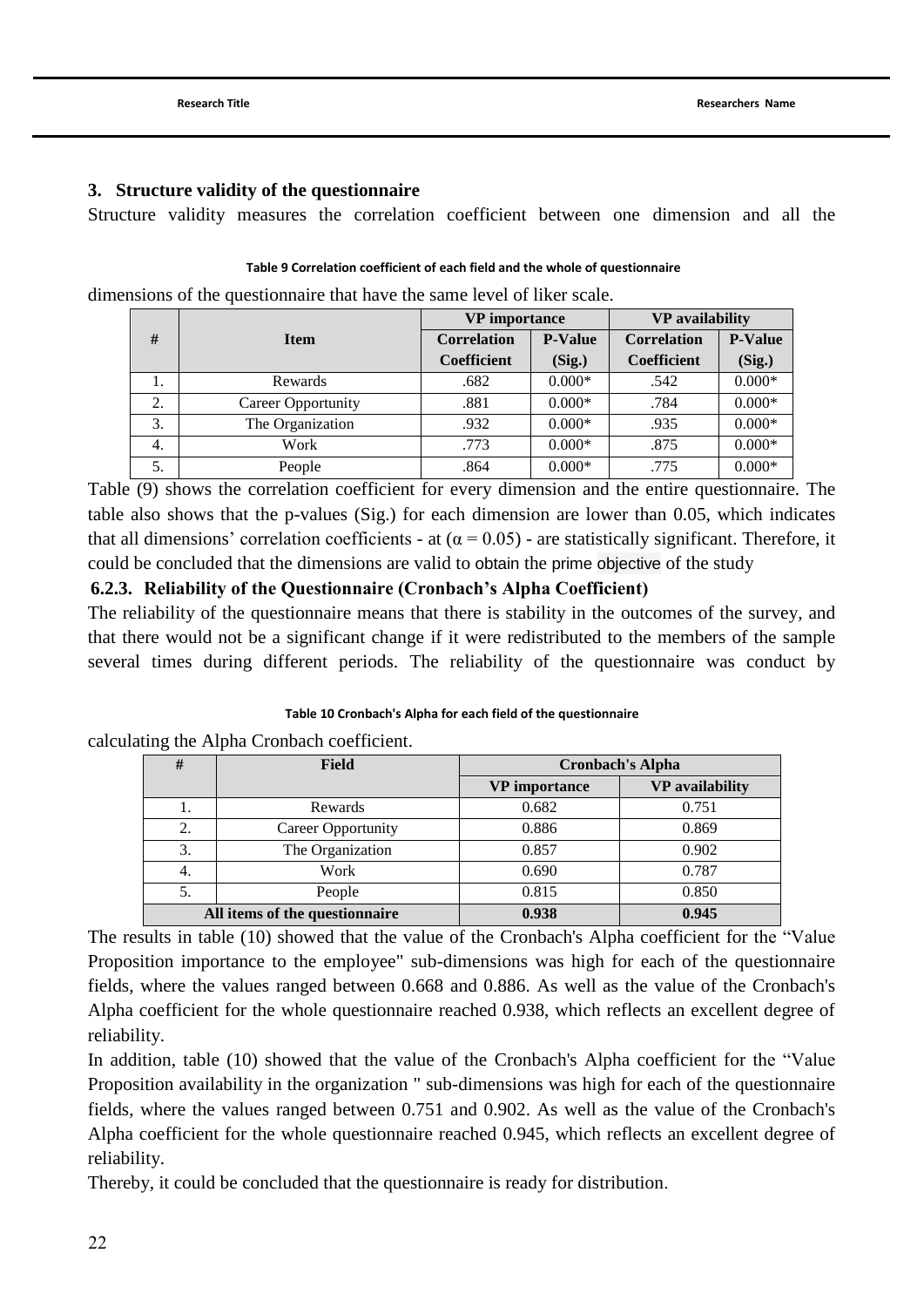### **7. Data Analysis**

### **7.1. Discussion and interpretation of all dimension's items:**

|    |                        | <b>VP</b> importance |       |                      |                          | <b>VP</b> availability |       |                      |                               |
|----|------------------------|----------------------|-------|----------------------|--------------------------|------------------------|-------|----------------------|-------------------------------|
| #  | <b>Item</b>            | <b>Mean</b>          | (%)   | <b>Test</b><br>value | $P -$<br>value<br>(Sig.) | <b>Mean</b>            | (%)   | <b>Test</b><br>value | <b>P</b> -<br>value<br>(Sig.) |
| 1. | Rewards                | 8.06                 | 80.62 | 24.64                | $0.000*$                 | 6.49                   | 64.88 | 4.60                 | $0.000*$                      |
| 2. | Career Opportunity     | 7.90                 | 79.01 | 19.73                | $0.000*$                 | 5.73                   | 57.32 | $-2.41$              | $0.008*$                      |
| 3. | The Organization       | 8.12                 | 81.19 | 34.39                | $0.000*$                 | 6.93                   | 69.26 | 10.85                | $0.000*$                      |
| 4. | Work                   | 8.12                 | 81.24 | 25.63                | $0.000*$                 | 6.38                   | 63.76 | 3.77                 | $0.000*$                      |
| 5. | People                 | 8.51                 | 85.12 | 34.37                | $0.000*$                 | 6.98                   | 69.80 | 10.02                | $0.000*$                      |
|    | All items of the field | 8.07                 | 80.73 | 33.90                | $0.00*$                  | 6.57                   | 65.73 | 6.97                 | $0.00*$                       |

**Table 11 Means and test values for all dimensions**

As the results in table (11) show for "Value Proposition importance to the employee" the mean of all dimensions equals 8.07 (80.73%), Test-value equals 33.90, and P-value in the results is smaller than the significance level  $\alpha = 0.05$ . The test has a positive sign, so the mean of this dimension is significantly greater than the hypothesized value 6. From the previous analysis, the researcher concludes that there is an agreement between the respondents on the importance of all dimensions of the questionnaire. In addition, the analysis shows that the "People" field has the first rank in terms of importance followed by the "Organization", the "work", "Rewards", while the "Career Opportunity" field comes last.

Moreover, the results in table (11) show for "Value Proposition availability in the organization" the mean of all dimensions equals 6.57 (65.73%), Test-value equals 6.97, and P-value in the results is smaller than the significance level  $\alpha = 0.05$ . The test has a positive sign, so the mean of this dimension is significantly greater than the hypothesized value 6. From the previous analysis, the researcher concludes that there is an agreement between the respondents that all dimensions have a medium availability. In addition, the analysis shows that the "People" field has the first rank in terms of availability followed by the "Organization", the "Rewards", "Work", while the "Career Opportunity" field comes last.

## **8. Hypotheses Testing**

## **8.1. The first hypothesis:**

There is significant statistical differences (at  $\alpha = 0.05$  level) between respondents' answers to the

#### **Table 12 Paired Samples T-test of the fields and their p-values**

value proposition importance to the employee and value proposition availability in the organization

| Field              | <b>Means</b>                                   | <b>Test</b> | Sig.         |          |  |
|--------------------|------------------------------------------------|-------------|--------------|----------|--|
|                    | <b>VP</b> availability<br><b>VP</b> importance |             | <b>Value</b> |          |  |
| Rewards            | 8.06                                           | 6.49        | 13.199       | $0.000*$ |  |
| Career Opportunity | 7.90                                           | 5.73        | 16.497       | $0.000*$ |  |
| The Organization   | 8.12                                           | 6.93        | 15.040       | $0.000*$ |  |
| Work               | 8.12                                           | 6.38        | 16.027       | $0.000*$ |  |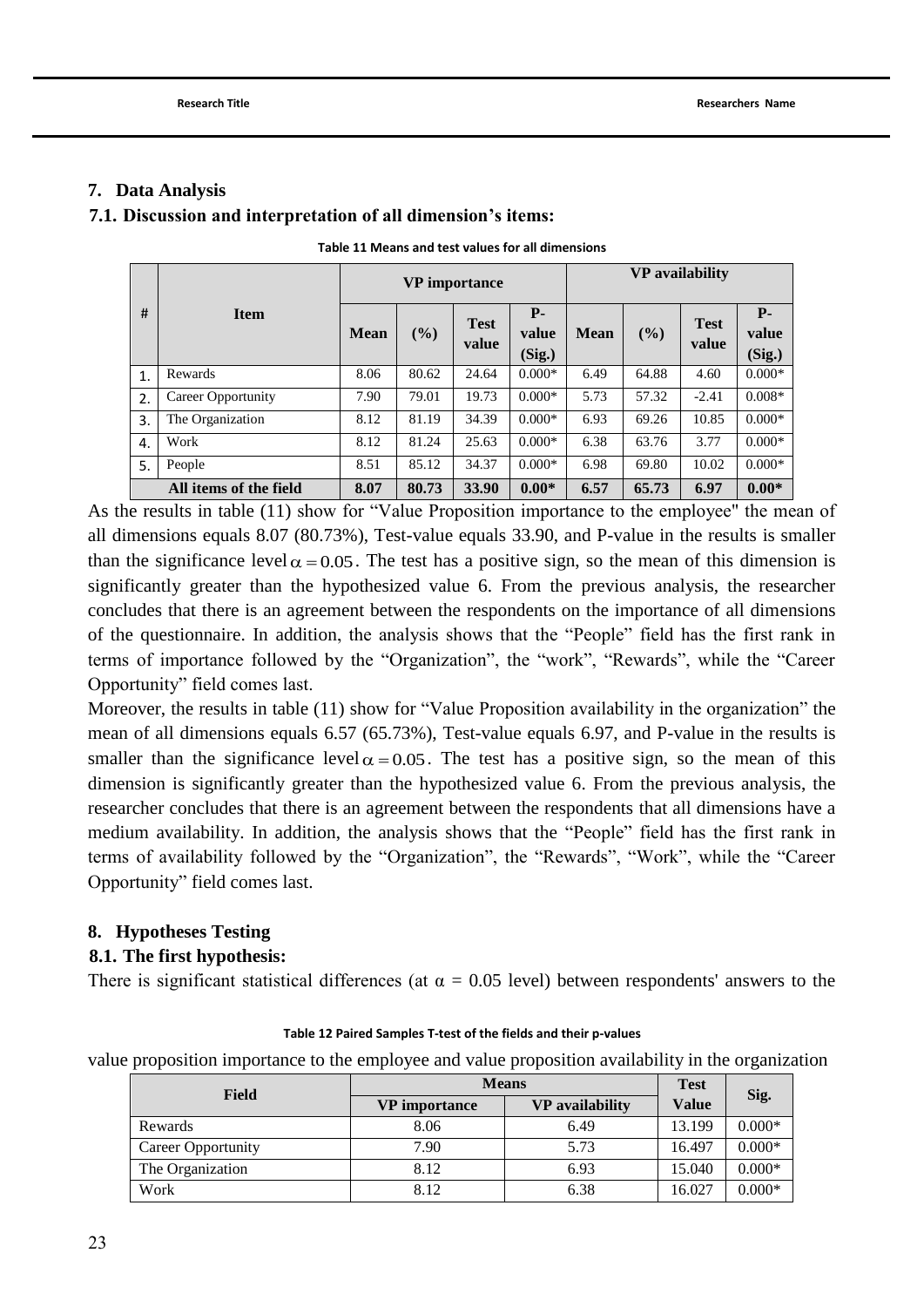| People                         |                      | 6.98 | 15.059               | $0.000*$ |
|--------------------------------|----------------------|------|----------------------|----------|
| All items of the questionnaire | 8.07                 | v.ə  | 1.604                | $0.000*$ |
| (4.8)                          | $\sim$ $\sim$ $\sim$ |      | $\cap$ $\cap$ $\cap$ |          |

Table (12) shows that the p-value (Sig.) is smaller than the level of  $\alpha = 0.05$  for each field, then there is significant difference between respondents' answers to the value proposition importance to the employee and value proposition availability in the organization.

The analysis shows that the "Career opportunity" field obtained the highest difference between respondents' answers followed by "Work", "Rewards", "people", and "The Organization".

The researcher attributes this result due to the fact that the majority of the respondents (60.1%) of the total sample are from intermediate age groups (as mentioned previously in table 5.2), where this age group is characterized by the ambition and the desire to obtain more career opportunities than other groups, this is consistent with the results of table (11) which indicates that the personal characteristics" age has an effect on "Career Opportunity" filed. Table (5.8) provides an explanation of this finding previously. As well as the interpretation of the other results mentioned earlier in section (5.2), which provide detailed explanation for each field.

## **8.2. The second hypothesis:**

due to gender

There is significant statistical differences (at  $\alpha$  = 0.05 level) in research sample responses due to the following demographical characteristics; gender, age, educational qualifications, years of service job category and place of work:

This hypothesis can be divided into the following sub-hypotheses:

a. There is significant statistical differences (at  $\alpha = 0.05$  level) in research sample responses

| $\cdots$ see                             |                                |             |              |                   |          |  |  |  |
|------------------------------------------|--------------------------------|-------------|--------------|-------------------|----------|--|--|--|
|                                          | <b>Field</b>                   |             | <b>Means</b> | <b>Test Value</b> |          |  |  |  |
|                                          |                                | <b>Male</b> | Female       |                   | Sig.     |  |  |  |
|                                          | Rewards                        | 8.07        | 8.03         | 0.182             | 0.856    |  |  |  |
| Value Proposition<br>importance to the   | <b>Career Opportunity</b>      | 7.87        | 8.03         | $-0.598$          | 0.550    |  |  |  |
|                                          | The Organization               | 8.08        | 8.30         | $-1.371$          | 0.171    |  |  |  |
| employee                                 | Work                           | 8.11        | 8.20         | $-0.446$          | 0.656    |  |  |  |
|                                          | People                         | 8.50        | 8.56         | $-0.316$          | 0.752    |  |  |  |
|                                          | All items of the questionnaire | 8.04        | 8.21         | $-1.037$          | 0.301    |  |  |  |
|                                          | Rewards                        | 6.49        | 6.49         | $-0.010$          | 0.992    |  |  |  |
|                                          | <b>Career Opportunity</b>      | 5.59        | 6.40         | $-2.831$          | $0.005*$ |  |  |  |
|                                          | The Organization               | 6.88        | 7.16         | $-1.270$          | 0.205    |  |  |  |
| organization                             | Work                           | 6.30        | 6.72         | $-1.605$          | 0.110    |  |  |  |
| Value Proposition<br>availability in the | People                         | 6.87        | 7.48         | $-2.382$          | $0.018*$ |  |  |  |
|                                          | All items of the questionnaire | 6.49        | 6.94         | $-2.057$          | $0.041*$ |  |  |  |

Table (13) shows that the p-value (Sig.) is smaller than the level of significance  $\alpha = 0.05$  for the fields "Career Opportunity", "People" and all items of the questionnaire" in Value Proposition availability in the organization, then there is significant difference among the respondents toward this fields due to gender. This means that the personal characteristic' gender has an effect on these fields.

For both fields, the mean for "females" respondents is higher than the "males" mean. The researcher attributes this results due to females' feeling that they are working in a male-dominated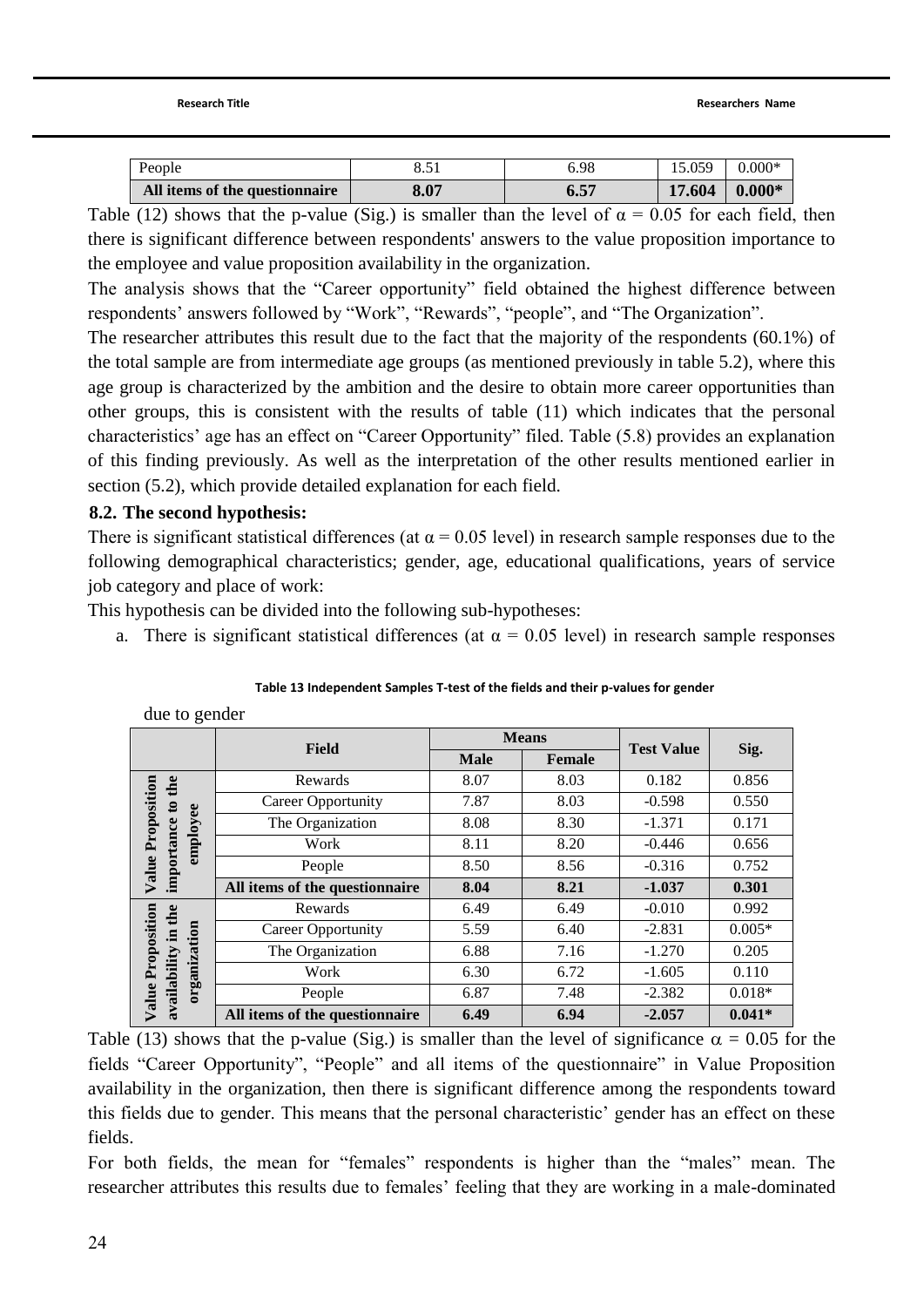due to age.

work environment, where promotion opportunities and senior management positions are the share of males in these institutions. Also, females are more likely to feel uncomfortable in their jobs at universities because of the policy followed by managers that they prefer to hire males due to religious issues, and because males have the ability to work under pressure.

For the other fields, the p-value (Sig.) is greater than the level of significance  $\alpha = 0.05$ , then there is insignificant difference among the respondents toward these fields due to gender. This means that the personal characteristics" gender has no effect on the other fields.

This is Consistent with [\(Abu-fayed, 2016\)](#page-30-12) study, and [\(Abu-Elroos & Hannouna, 2011\)](#page-30-14) which proved that personal characteristic" gender has an effect on fields of the study.

b. There is significant statistical differences (at  $\alpha = 0.05$  level) in research sample responses

|                   | uut to agt.  |                           |         |              |              |          |              |          |  |
|-------------------|--------------|---------------------------|---------|--------------|--------------|----------|--------------|----------|--|
|                   |              |                           |         |              | <b>Means</b> |          |              |          |  |
|                   |              |                           | Less    | <b>30 to</b> | $40$ to      |          | <b>Test</b>  |          |  |
|                   |              | <b>Field</b>              | than 30 | <b>less</b>  | <b>less</b>  | 50 years | <b>Value</b> | Sig.     |  |
|                   |              |                           | years   | than 40      | than 50      | or more  |              |          |  |
|                   | the          | Rewards                   | 8.09    | 8.26         | 7.99         | 7.57     | 2.195        | 0.089    |  |
|                   | $\mathbf{c}$ | <b>Career Opportunity</b> | 8.10    | 8.16         | 7.60         | 7.42     | 3.213        | $0.023*$ |  |
| Value Proposition | employee     | The Organization          | 8.08    | 8.26         | 8.06         | 7.90     | 1.248        | 0.293    |  |
|                   | importance   | Work                      | 8.14    | 8.26         | 8.05         | 7.85     | 0.811        | 0.489    |  |
|                   |              | People                    | 8.32    | 8.69         | 8.58         | 8.20     | 2.061        | 0.106    |  |
|                   |              | All items                 | 8.06    | 8.24         | 8.00         | 7.76     | 2.085        | 0.102    |  |
|                   |              | Rewards                   | 6.46    | 6.54         | 6.49         | 6.37     | 0.086        | 0.968    |  |
|                   | in the       | <b>Career Opportunity</b> | 5.76    | 5.47         | 5.74         | 6.46     | 2.389        | 0.069    |  |
| Value Proposition |              | The Organization          | 6.90    | 6.91         | 6.93         | 7.03     | 0.067        | 0.977    |  |
|                   | organization | Work                      | 6.36    | 6.30         | 6.36         | 6.70     | 0.491        | 0.689    |  |
|                   | availability | People                    | 6.85    | 7.05         | 6.88         | 7.29     | 0.706        | 0.549    |  |
|                   |              | All items                 | 6.54    | 6.53         | 6.56         | 6.82     | 0.396        | 0.756    |  |

| Table 14 ANOVA test of the fields and their p-values for age |  |  |  |
|--------------------------------------------------------------|--|--|--|
|--------------------------------------------------------------|--|--|--|

Table (14) shows that the p-value (Sig.) is smaller than the level of significance  $\alpha = 0.05$  for the field "Career Opportunity" in Value Proposition importance to the employee, then there is significant difference among the respondents toward this field due to age. This means that the personal characteristics" age has an effect on their field.

For "Career Opportunity" field the mean for the category "30 to less than 40" and "Less than 30 years" respondents have the highest among other ages. Then it means that respondents in these categories are agreed much more than the other categories. The researcher attributes this result because employees with less than 40 have the ambition to change their jobs especially after the experience they got which will qualify them to get better jobs elsewhere. They also need to build their lives, so they are less satisfied and convinced of the professional growth opportunities offered by the institution

By contrast employees with more than 50 years tend to stay at a secure job away from changing, as the older the employee, the more he is satisfied with the salary and the available opportunities because most of them have reached the stage of saturation in this aspect. Also perhaps that those in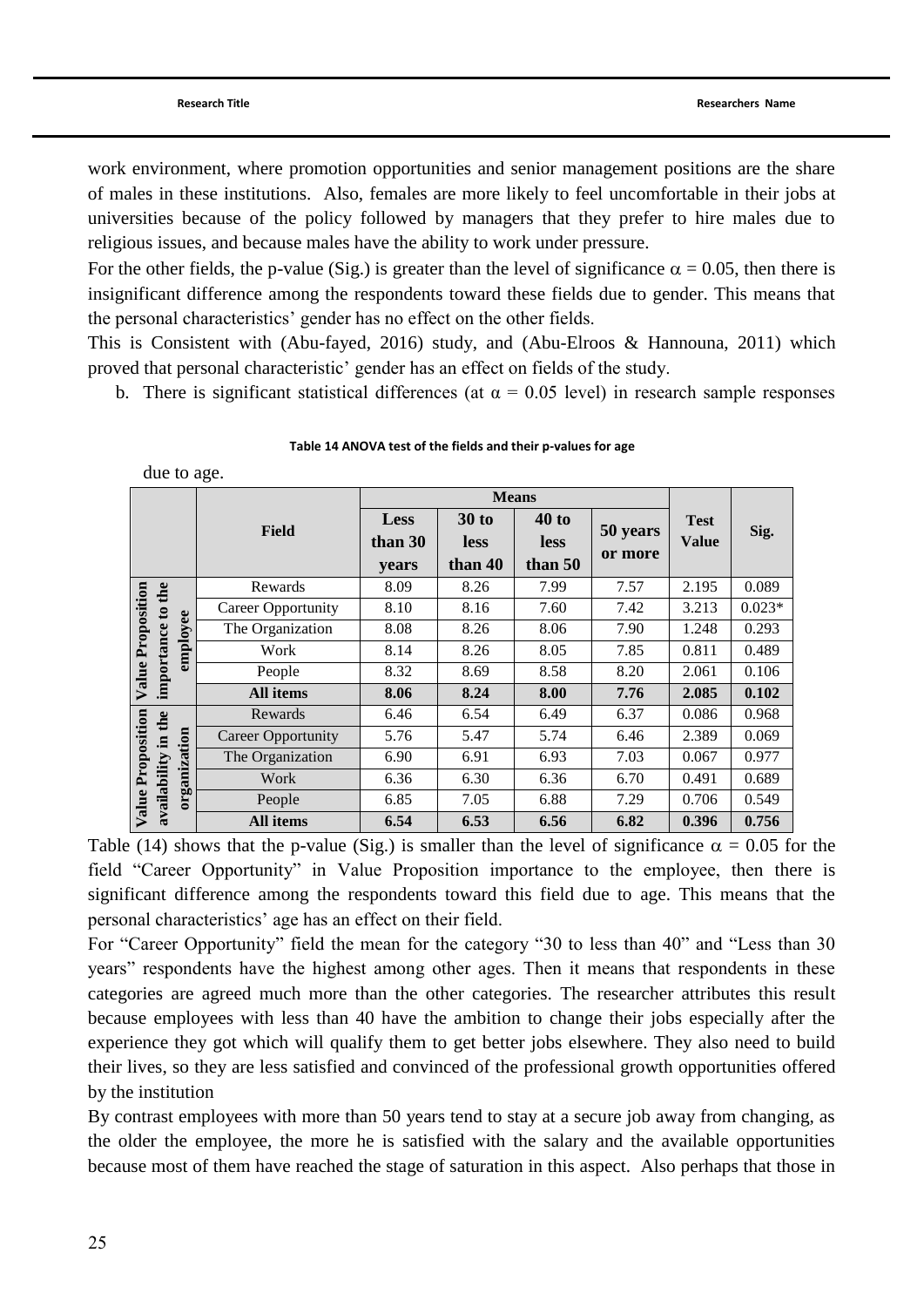the high ages achieved high social status at their jobs and they got high positions which granted them higher salaries with less risks and dangers.

For the other fields, the p-value (Sig.) is greater than the level of significance  $\alpha = 0.05$ , then there is insignificant difference among the respondents toward these fields due to age. This means that the personal characteristics" age has no effect on the other fields.

This is inconsistent with [\(Abu-fayed, 2016\)](#page-30-12) which proved that personal characteristic" age has an effect on (compensation and rewards, work environment)

c. There is significant statistical differences (at  $\alpha = 0.05$  level) in research sample responses

#### **Table 15 ANOVA test of the fields and their p-values for educational qualifications**

|                   |                     |                                   | <b>Means</b>              |                 |               | <b>Test</b> |              |          |
|-------------------|---------------------|-----------------------------------|---------------------------|-----------------|---------------|-------------|--------------|----------|
|                   |                     | <b>Field</b>                      | <b>Diploma</b><br>or less | <b>Bachelor</b> | <b>Master</b> | P.H.D       | <b>Value</b> | Sig.     |
|                   |                     | Rewards                           | 8.26                      | 8.03            | 8.31          | 7.52        | 3.096        | $0.027*$ |
|                   |                     | <b>Career Opportunity</b>         | 7.50                      | 7.91            | 8.10          | 7.69        | 1.141        | 0.333    |
|                   |                     | The Organization                  | 8.08                      | 8.09            | 8.26          | 7.95        | 0.902        | 0.440    |
| Value Proposition | employee            | Work                              | 7.96                      | 8.09            | 8.27          | 8.05        | 0.466        | 0.706    |
|                   | importance to the   | People                            | 8.39                      | 8.50            | 8.65          | 8.34        | 0.729        | 0.535    |
|                   |                     | All items of the                  | 7.96                      | 8.04            | 8.25          | 7.90        | 1.350        | 0.259    |
|                   |                     | questionnaire                     |                           |                 |               |             |              |          |
|                   |                     | Rewards                           | 6.81                      | 6.34            | 6.75          | 6.24        | 1.447        | 0.229    |
|                   |                     | <b>Career Opportunity</b>         | 5.78                      | 5.77            | 5.51          | 6.05        | 0.805        | 0.492    |
|                   |                     | The Organization                  | 7.12                      | 6.90            | 6.98          | 6.78        | 0.347        | 0.791    |
|                   |                     | Work                              | 6.29                      | 6.47            | 6.24          | 6.41        | 0.360        | 0.782    |
|                   | organization        | People                            | 6.87                      | 6.91            | 7.11          | 7.00        | 0.297        | 0.827    |
| Value Proposition | availability in the | All items of the<br>questionnaire | 6.66                      | 6.55            | 6.59          | 6.56        | 0.042        | 0.988    |

due to educational qualifications.

Table (15) shows that the p-value (Sig.) is smaller than the level of significance  $\alpha = 0.05$  for the field "Rewards" in Value Proposition importance to the employee, then there is significant difference among the respondents toward their field due to educational qualifications. This means that the personal characteristics" educational qualifications has an effect on this field.

For "Rewards" field in Value Proposition importance to the employee the mean for master degree holders has the highest among other categories followed by diploma holders, the researcher attributes this result because of their ambition to improve the financial aspect and gain higher returns than their current job.

For "Rewards" field the mean for the category "P.H.D" have the lowest among other educational qualifications. Then it means that respondents in "P.H.D" category are the least approval. The researcher attributes this result because of the social status, job level and the rate of the high salaries offered by the Palestinian universities lead to higher satisfaction about the rewards.

For the other fields, the p-value (Sig.) is greater than the level of significance  $\alpha = 0.05$ , then there is insignificant difference among the respondents toward these fields due to educational qualifications. This means that the personal characteristics' educational qualifications has no effect on the other fields.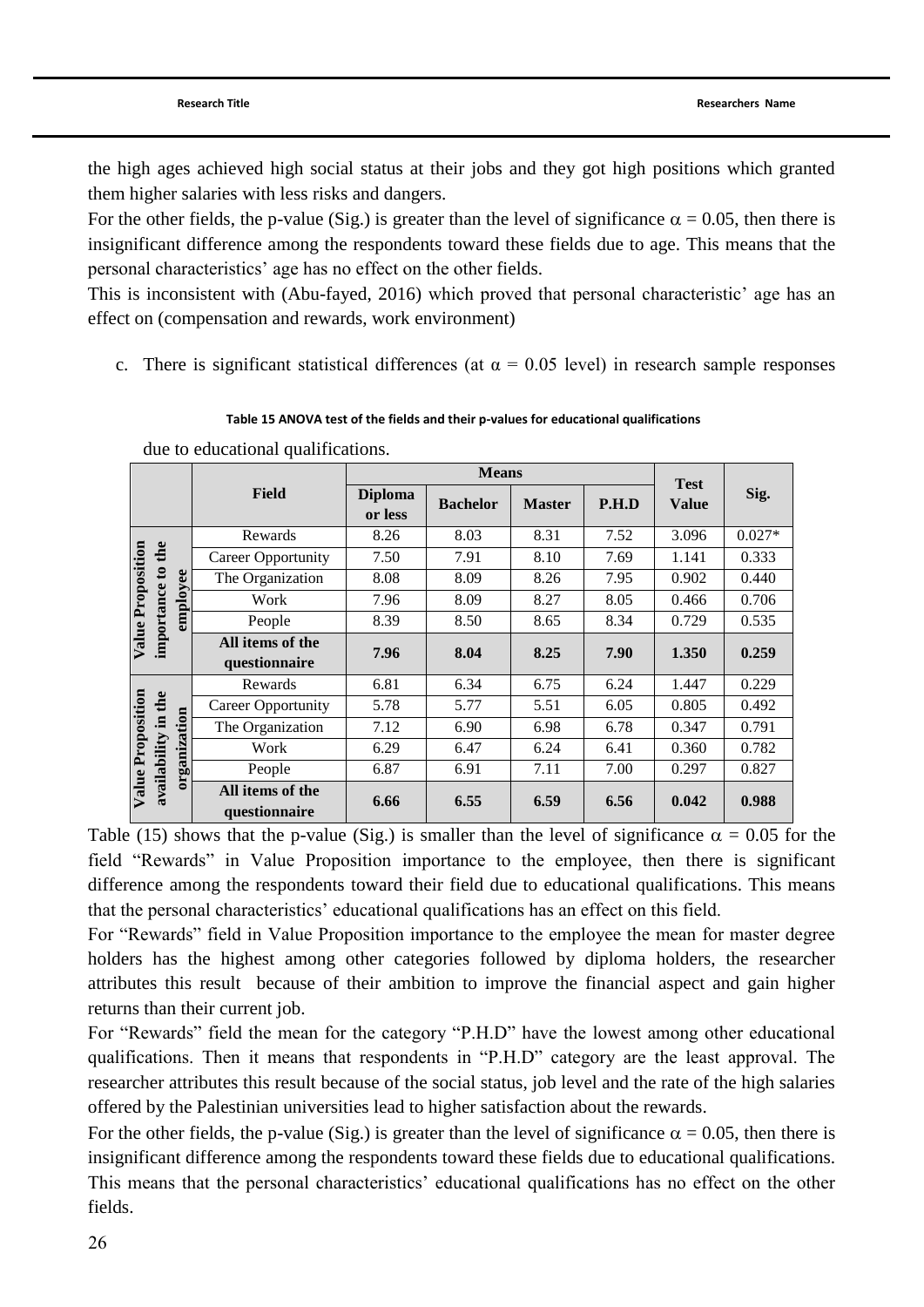The results consistent with [\(Abu-fayed, 2016\)](#page-30-12), [\(Abu-Elroos & Hannouna, 2011\)](#page-30-14), and [\(Abu-Nada,](#page-30-15)  [2007\)](#page-30-15) studies which proved that personal characteristic" educational qualifications has an effect on compensation and rewards.

d. There is significant statistical differences (at  $\alpha = 0.05$  level) in research sample responses

|                                          |                                   |                                | <b>Means</b>         |                                 |                     |                             |          |
|------------------------------------------|-----------------------------------|--------------------------------|----------------------|---------------------------------|---------------------|-----------------------------|----------|
|                                          | <b>Field</b>                      | <b>Less</b><br>than 5<br>years | 5 to less<br>than 10 | 10 to<br><b>less</b><br>than 15 | 15 years<br>or more | <b>Test</b><br><b>Value</b> | Sig.     |
|                                          | Rewards                           | 8.10                           | 8.00                 | 8.49                            | 7.70                | 4.275                       | $0.006*$ |
|                                          | <b>Career Opportunity</b>         | 7.82                           | 7.96                 | 8.11                            | 7.69                | 0.915                       | 0.434    |
|                                          | The Organization                  | 8.02                           | 7.96                 | 8.41                            | 8.06                | 2.817                       | $0.039*$ |
|                                          | employee<br>Work                  | 8.15                           | 8.10                 | 8.29                            | 7.97                | 0.680                       | 0.565    |
|                                          | People                            | 8.30                           | 8.55                 | 8.68                            | 8.43                | 1.084                       | 0.356    |
| Value Proposition<br>importance to the   | All items of the<br>questionnaire | 8.01                           | 8.02                 | 8.33                            | 7.93                | 2.226                       | 0.085    |
|                                          | Rewards                           | 6.13                           | 6.37                 | 6.81                            | 6.51                | 1.621                       | 0.185    |
|                                          | <b>Career Opportunity</b>         | 5.98                           | 5.64                 | 5.64                            | 5.77                | 0.395                       | 0.757    |
|                                          | The Organization                  | 6.99                           | 6.67                 | 7.03                            | 7.05                | 1.201                       | 0.310    |
|                                          | Work                              | 6.70                           | 6.23                 | 6.40                            | 6.31                | 0.820                       | 0.484    |
|                                          | organization<br>People            | 7.08                           | 6.89                 | 7.14                            | 6.86                | 0.531                       | 0.661    |
| Value Proposition<br>availability in the | All items of the<br>questionnaire | 6.66                           | 6.40                 | 6.68                            | 6.59                | 0.628                       | 0.597    |

#### **Table 16 ANOVA test of the fields and their p-values for years of service**

due to years of service.

Table (16) shows that the p-value (Sig.) is smaller than the level of significance  $\alpha = 0.05$  for the fields "Rewards and the Organization" in Value Proposition importance to the employee, then there is significant difference among the respondents toward this fields due to years of service. This means that the personal characteristics' years of service has an effect on both "Rewards" and "the Organization" fields.

For "Rewards" field the mean for employees who served less than 15 years have the highest mean, then it means that respondents in these categories are more affected by rewards than other employees, the researcher attribute that due to the high ambition that new employees have when starting in a good job, and have a good rewards and compensations, while employees who served more than 10 years have a sense of satisfied with what they got during their past working lives, and regarding to the "Organization" field they are most likely have the highest intention to stay at their work at the university and the most commitment than others and therefore they are most interested in the characteristics" of the university and have a higher affiliation than new employees.

For the other fields, the p-value (Sig.) is greater than the level of significance  $\alpha = 0.05$ , then there is insignificant difference among the respondents toward these fields due to years of service. This means that the personal characteristics' years of service has no effect on the other fields.

The results consistent with [\(Abu-fayed, 2016\)](#page-30-12) and [\(Abu Sewereh & Baher, 2010\)](#page-30-16) studies which proved that the personal characteristics" years of service has an effect on these fields.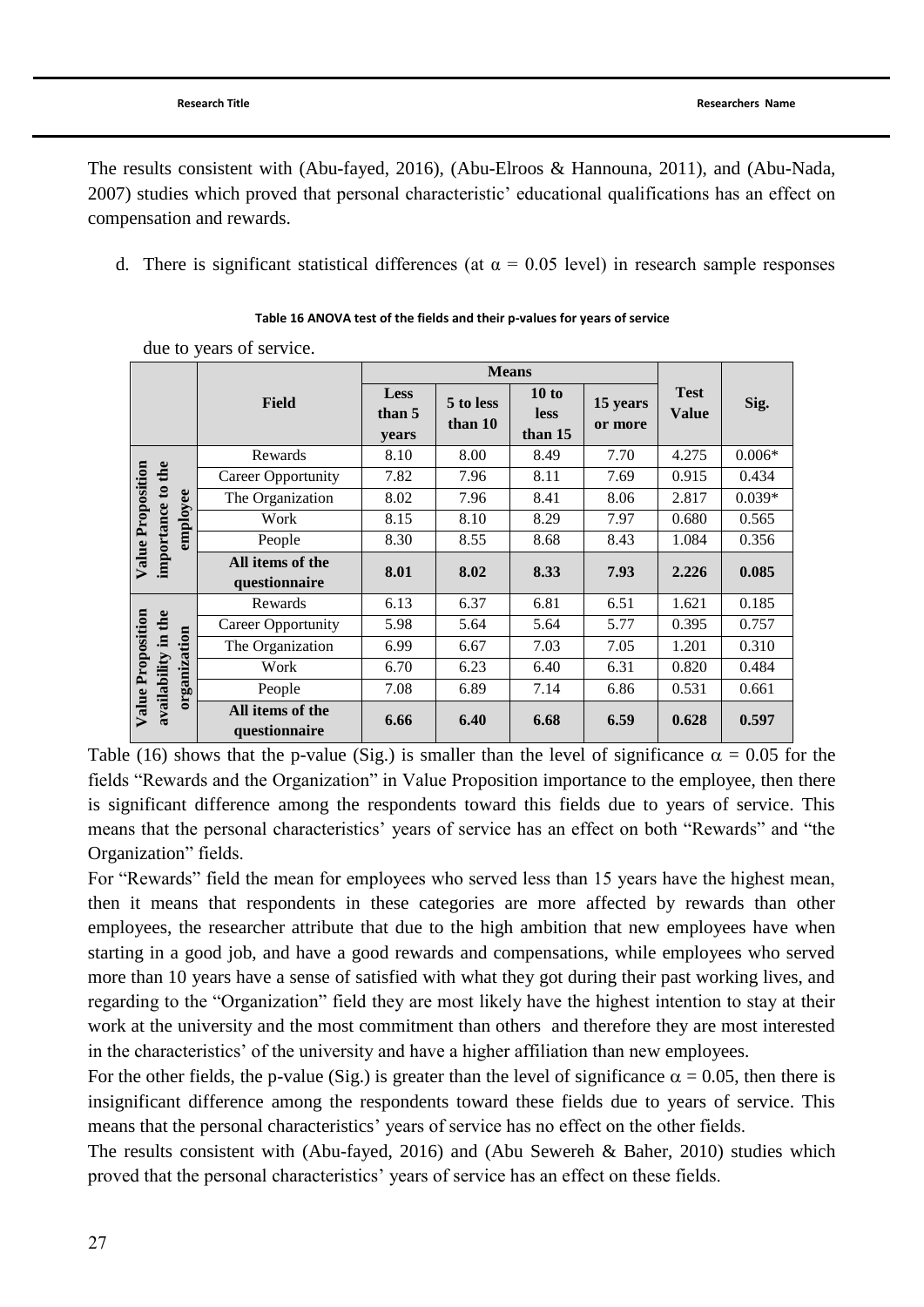due to job category.

However, it is inconsistent with [\(Abu-Elroos & Hannouna, 2011\)](#page-30-14) which indicated that the desire to continue working at university is less for employees who served more than 15 years due to the routine of work.

e. There is significant statistical differences (at  $\alpha = 0.05$  level) in research sample responses

|                                   |                                   | <b>Means</b>   |                                   |                   |          |
|-----------------------------------|-----------------------------------|----------------|-----------------------------------|-------------------|----------|
|                                   | <b>Field</b>                      | Administrative | <b>Academic</b><br>Administrative | <b>Test Value</b> | Sig.     |
|                                   | Rewards                           | 8.06           | 8.06                              | 0.047             | 0.963    |
| to the                            | <b>Career Opportunity</b>         | 7.88           | 7.96                              | $-0.367$          | 0.714    |
|                                   | The Organization                  | 8.09           | 8.22                              | $-0.954$          | 0.341    |
| employee                          | Work                              | 8.08           | 8.27                              | $-1.002$          | 0.317    |
|                                   | People                            | 8.52           | 8.50                              | 0.075             | 0.941    |
| Value Proposition<br>importance   | All items of the<br>questionnaire | 8.04           | 8.18                              | $-0.956$          | 0.340    |
|                                   | Rewards                           | 6.39           | 6.81                              | $-1.670$          | 0.096    |
| in the                            | <b>Career Opportunity</b>         | 5.47           | 6.58                              | $-4.371$          | $0.000*$ |
|                                   | The Organization                  | 6.82           | 7.27                              | $-2.268$          | $0.024*$ |
|                                   | Work                              | 6.20           | 6.96                              | $-3.287$          | $0.001*$ |
| organization                      | People                            | 6.84           | 7.43                              | $-2.578$          | $0.010*$ |
| Value Proposition<br>availability | All items of the<br>questionnaire | 6.42           | 7.06                              | $-3.386$          | $0.001*$ |

#### **Table 17 Independent Samples T-test of the fields and their p-values for job category**

Table (17) shows that the p-value (Sig.) is smaller than the level of significance  $\alpha = 0.05$  for the fields "Career Opportunity, The Organization, Work, People and all items of the questionnaire" in Value Proposition availability in the organization, then there is significant difference among the respondents toward this fields due to job category. This means that the personal characteristics" job category has an effect on these fields.

For the other fields, the p-value (Sig.) is greater than the level of significance  $\alpha = 0.05$ , then there is insignificant difference among the respondents toward these fields due to job category. This means that the personal characteristics" job category has no effect on the other fields.

The results consistent with [\(Abu-fayed, 2016\)](#page-30-12), [\(Abu-Elroos & Hannouna, 2011\)](#page-30-14), and [\(Abu Sewereh](#page-30-16)  [& Baher, 2010\)](#page-30-16) studies, which proved that the personal characteristics" job category has an effect on these fields.

However, it is inconsistent with [\(Abu-fayed, 2016\)](#page-30-12) in that the personal characteristic's "Job Category" has an effect on rewards and compensation. The researcher attributes this to that Palestinian universities have the most stable salary when compared to the jobs available in the local markets, which gives a high degree of satisfaction on rewards and compensation whether academic or administrative.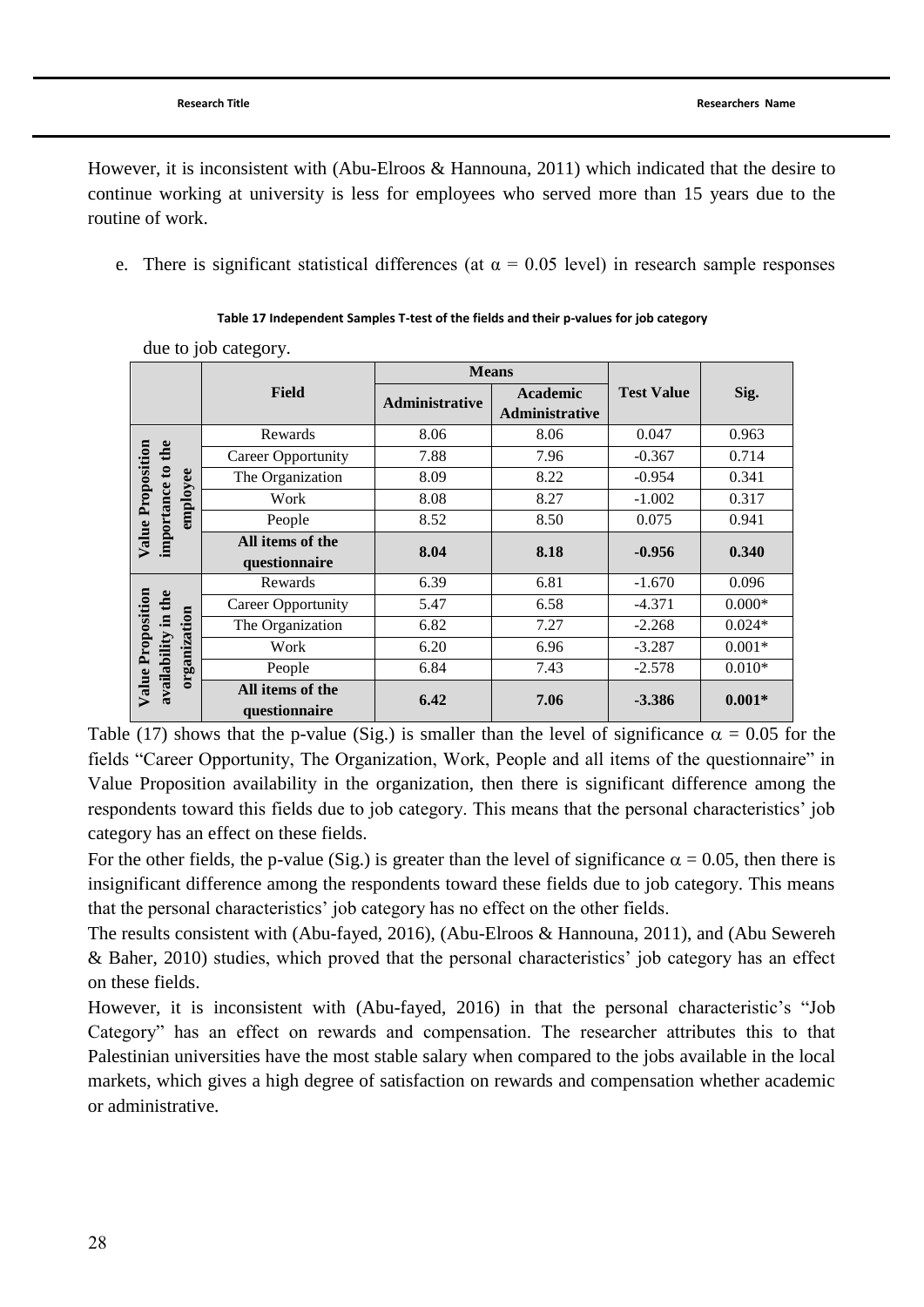f. There is significant statistical differences (at  $\alpha = 0.05$  level) in research sample responses

|                   |                     |              | <b>Field</b>                      | <b>Means</b>                        |                              |             |                             |          |
|-------------------|---------------------|--------------|-----------------------------------|-------------------------------------|------------------------------|-------------|-----------------------------|----------|
|                   |                     |              |                                   | <b>Islamic</b><br><b>University</b> | Al-Aqsa<br><b>University</b> | <b>UCAS</b> | <b>Test</b><br><b>Value</b> | Sig.     |
| Value Proposition |                     |              | Rewards                           | 8.08                                | 7.91                         | 8.27        | 1.029                       | 0.359    |
|                   | to the              | employee     | <b>Career Opportunity</b>         | 7.90                                | 7.78                         | 8.09        | 0.571                       | 0.566    |
|                   |                     |              | The Organization                  | 8.19                                | 7.90                         | 8.27        | 2.755                       | 0.065    |
|                   |                     |              | Work                              | 8.09                                | 8.12                         | 8.24        | 0.237                       | 0.789    |
|                   |                     |              | People                            | 8.60                                | 8.20                         | 8.76        | 4.068                       | $0.018*$ |
|                   | importance          |              | All items of the<br>questionnaire | 8.10                                | 7.91                         | 8.26        | 2.032                       | 0.133    |
| Value Proposition |                     | organization | Rewards                           | 6.61                                | 6.19                         | 6.61        | 1.628                       | 0.198    |
|                   |                     |              | <b>Career Opportunity</b>         | 5.39                                | 6.04                         | 6.23        | 5.499                       | $0.005*$ |
|                   |                     |              | The Organization                  | 7.02                                | 6.44                         | 7.45        | 8.847                       | $0.000*$ |
|                   |                     |              | Work                              | 6.30                                | 6.28                         | 6.76        | 1.614                       | 0.201    |
|                   |                     |              | People                            | 7.02                                | 6.67                         | 7.38        | 3.074                       | $0.048*$ |
|                   | availability in the |              | All items of the<br>questionnaire | 6.55                                | 6.34                         | 7.02        | 3.947                       | $0.020*$ |

**Table 18 ANOVA test of the fields and their p-values for place of work**

due to place of work.

Table (18) shows that the p-value (Sig.) is smaller than the level of significance  $\alpha = 0.05$  for the fields "People" in Value Proposition importance to the employee and "Career Opportunity, The Organization, People and All items of the questionnaire" in Value Proposition availability in the organization, then there is significant difference among the respondents toward this fields due to place of work. This means that the personal characteristics" place of work has an effect on this fields.

For the other fields, the p-value (Sig.) is greater than the level of significance  $\alpha = 0.05$ , then there is insignificant difference among the respondents toward these fields due to place of work. This means that the personal characteristics" place of work has no effect on the other fields.

The researcher attributes this results due to fact that the universities under study represent different sectors, since Al-Aqsa university is a governmental university, while IUG and UCAS are considered a private universities, and this affects the work environment, HR management and promotion, and the culture of the people inside each one of them.

The results consistent with [\(Abu-fayed, 2016\)](#page-30-12), [\(El-Shaer, 2017\)](#page-30-17) and [\(Abu Sewereh & Baher, 2010\)](#page-30-16) studies in that personal characteristics" place of work has an effect on people field.

## **9. Conclusions and Recommendations**

#### **9.1. Conclusions**

The purpose of this study was to investigate the EVP attributes that the administrative and academic administrative staff in Gaza universities would perceive as the value they gain through employment. To achieve that purpose a questionnaire was administered to evaluate the employee value proposition in academic institutions in Gaza strip, after analyzing the data collected by questionnaires, the following outline conclusions could be obtained from the study: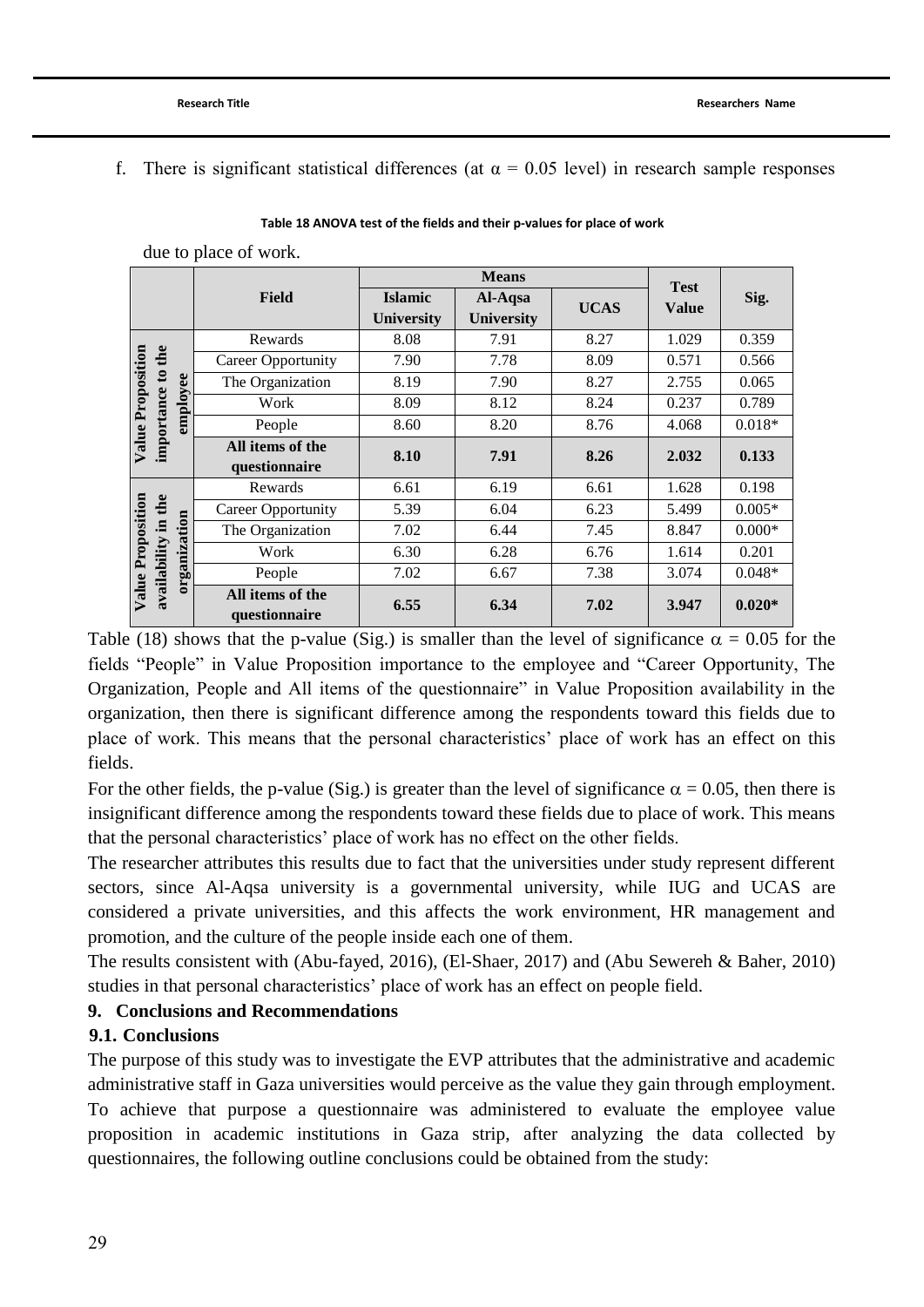- 1. In general, the results show that there is a gap in all the questionnaire items. Although, it is normal to have a slight difference between what is expected and what exists, but a large gap gives an indication that there is a defect somewhere.
- 2. Top five items with the greatest gap were in the following order(meritocracy, growth rate, recognition, compensation, and organizational stability)
- 3. Although employees differ in their demographic characteristics, such as the diversity of their geographical regions, their different age groups, or even their gender, in addition to the diversity of their job needs, there are seven attributes that are essential for every segment, these seven attributes of EVP include the most items in term of importance from employees" point of view, these seven include: (Ethics, Respect, Formal/Informal Work Environment, Coworker quality, Senior Leadership Reputation, People Management, Collegial Work Environment)
- 4. Items that can be considered as strengths in terms of availability in the institutions under study are in the following order ("Great Employer" Recognition, Ethics, Organization Size, Vacation, and Market Position).
- 5. There was no significant statistical differences among the respondents of the research sample toward the importance of employee value proposition due to the following demographical characteristics; gender, age, educational qualifications, years of service in the organization, job category and place of work.
- 6. There is significant statistical differences among the respondents of the research sample toward the availability of employee value proposition due to some demographical characteristics (gender – job category – place of work). While there was no significant statistical differences among the respondents of the research sample toward the availability of employee value proposition due to the other demographical characteristics (age, educational qualifications, years of service).

## **9.2. Recommendations**

Based on the results of this study, the researcher has made some important recommendations for human resources management in institutions that can be taken into consideration, and the following are some of these recommendations:

- 1. Academic institutions in Gaza should create their value propositions using some of the core seven attributes which includes: (Ethics, Respect, Formal/Informal Work Environment, Coworker quality, Senior Leadership Reputation, People Management, Collegial Work Environment)
- 2. Academic organizations should re-evaluate not only the content, but also the current context of their own EVPs, and then take action.
- 3. HR leaders should audit and evaluate the current effectiveness of their EVP, create the systems and stories to make it real for their employees.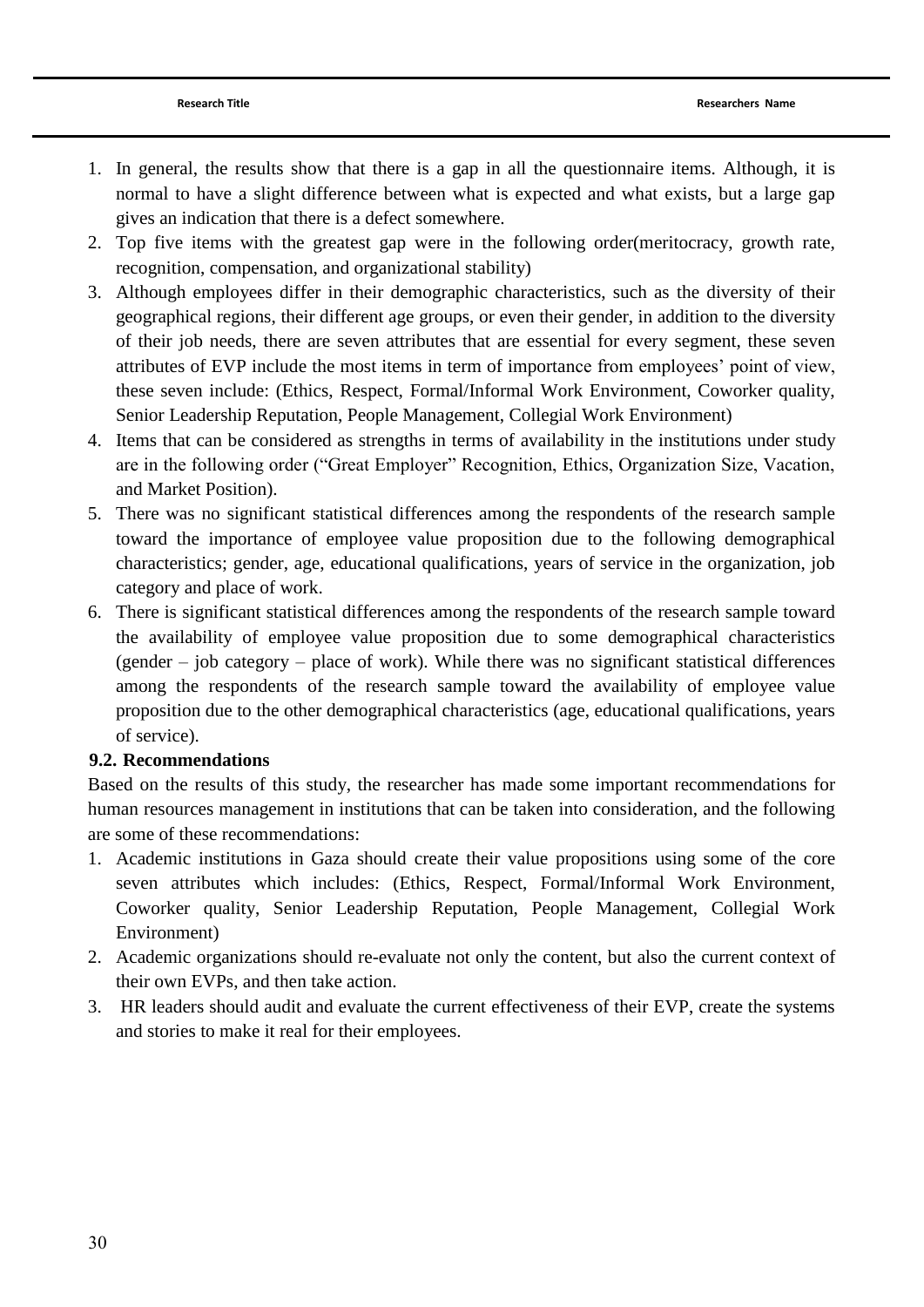#### **References:**

- <span id="page-30-14"></span>Abu-Elroos, S., & Hannouna, S. (2011). The impact of positive faith in the institution on the desire of the employees in remaining in their jobs. *IUG Journal of Humanities Research (IUGJHR), 19*(1).
- <span id="page-30-12"></span>Abu-fayed, I. (2016). *the relationship between employee retention and organizational competence in palestinian universityes in gaza strip.* (Unpublished Master Thesis), Islamic University, Gaza.
- <span id="page-30-15"></span>Abu-Nada, S. (2007). *The relationship between some personal variables and leadership types, on the one hand, and the organizational commitment and the feeling of organizational justice, on the other, in some Palestinian Ministries in Gaza Strip.* (Master), Islamic university, Gaza, Palestine.
- <span id="page-30-16"></span>Abu Sewereh, A., & Baher, Y. (2010). The Effects of Organizational Climate on the Professional Performance Employees of at the Islamic University- Gaza.
- <span id="page-30-10"></span>Al-Aqsa University Website. (2020). General information about Al-Aqsa University. Retrieved 5/2/2020, 2020, from https:/[/www.alaqsa.edu.ps/site/page/2770/%D8%AC%D8%A7%D9%85%D8%B9%D8%A9-](http://www.alaqsa.edu.ps/site/page/2770/%D8%AC%D8%A7%D9%85%D8%B9%D8%A9-%D8%A7%D9%84%D8%A3%D9%82%D8%B5%D9%89-%D9%86%D8%A8%D8%B0%D8%A9-%D8%B9%D9%86) [%D8%A7%D9%84%D8%A3%D9%82%D8%B5%D9%89-%D9%86%D8%A8%D8%B0%D8%A9-](http://www.alaqsa.edu.ps/site/page/2770/%D8%AC%D8%A7%D9%85%D8%B9%D8%A9-%D8%A7%D9%84%D8%A3%D9%82%D8%B5%D9%89-%D9%86%D8%A8%D8%B0%D8%A9-%D8%B9%D9%86) [%D8%B9%D9%86](http://www.alaqsa.edu.ps/site/page/2770/%D8%AC%D8%A7%D9%85%D8%B9%D8%A9-%D8%A7%D9%84%D8%A3%D9%82%D8%B5%D9%89-%D9%86%D8%A8%D8%B0%D8%A9-%D8%B9%D9%86)
- <span id="page-30-13"></span>Al-Khozondar, N. O. (2015). *Employee Relationship Management and its Effect on Employees Performance at Telecommunication and Banking Sectors.* The Islamic University- Gaza.
- <span id="page-30-4"></span>Botha, A., Bussin, M., & de Swardt, L. (2011). An employer brand predictive model for talent attraction and retention. *SA Journal Of Human Resource Management, 9*, 12.
- <span id="page-30-1"></span>Browne, R. (2012). Employee Value Proposition. *Final*, 29.
- <span id="page-30-7"></span>Chambers, E. G., Foulon, M., Handfield-Jones, H., Hankin, S. M., & Michaels, E. G. (1998). The war for talent. *McKinsey Quarterly*, 44-57.
- <span id="page-30-5"></span>Corporate LeaderShip Council. (2006a). Attracting and retaining critical talent segments. *Best Practices for Building and Managing a Competitive Employment Value Proposition, Washington, DC, London, New Delhi*.
- <span id="page-30-6"></span>Corporate LeaderShip Council. (2006b). Attracting and retaining critical talent segments, identifiying drivers of attraction and commitment in the global labour market. In C. L. council (Ed.), (Vol. 2015): Corporeate LeaderShip council.
- <span id="page-30-0"></span>Corporate LeaderShip Council. (2015). Employment Value Proposition. Retrieved 23/03/2015, 2015, from https://clc.executiveboard.com/Public/PublicOverview.aspx
- <span id="page-30-3"></span>Dyhre, A., & Parment, A. (2013). Employer branding: allt du behöver veta för att bli en attraktiv arbetsgivare.
- <span id="page-30-17"></span>El-Shaer, E. (2017). *Moral Leadership Practices and their Relationship to the Achievement of Administrative Creativity.* (Unpublished Master Thesis), Islamic University, Gaza.
- <span id="page-30-2"></span>Hill, B., & Tande, C. (2006). Total rewards: The employment value proposition. *Workspan, 10*(06), 19-22.
- <span id="page-30-11"></span>Humaid, H. B. (2018). *Talent Management and Organizational Performance: The Mediating Role of Employee Engagement A Case Study Bank of Palestine in the Gaza Strip.* (MBA), The Islamic University–Gaza.

<span id="page-30-9"></span>IUG Website. (2020). Retrieved 5/2/2020, 2020, from [www.iugaza.edu.ps/en](http://www.iugaza.edu.ps/en)

<span id="page-30-8"></span>James, J., & Bibb, S. (2015). Employee Value Proposition (EVP). [http://talentsmoothie.com/ts/wp](http://talentsmoothie.com/ts/wp-content/uploads/2015/05/employee-value-proposition-EVP-factsheet-talentsmoothie.pdf)[content/uploads/2015/05/employee-value-proposition-EVP-factsheet-talentsmoothie.pdf.](http://talentsmoothie.com/ts/wp-content/uploads/2015/05/employee-value-proposition-EVP-factsheet-talentsmoothie.pdf)